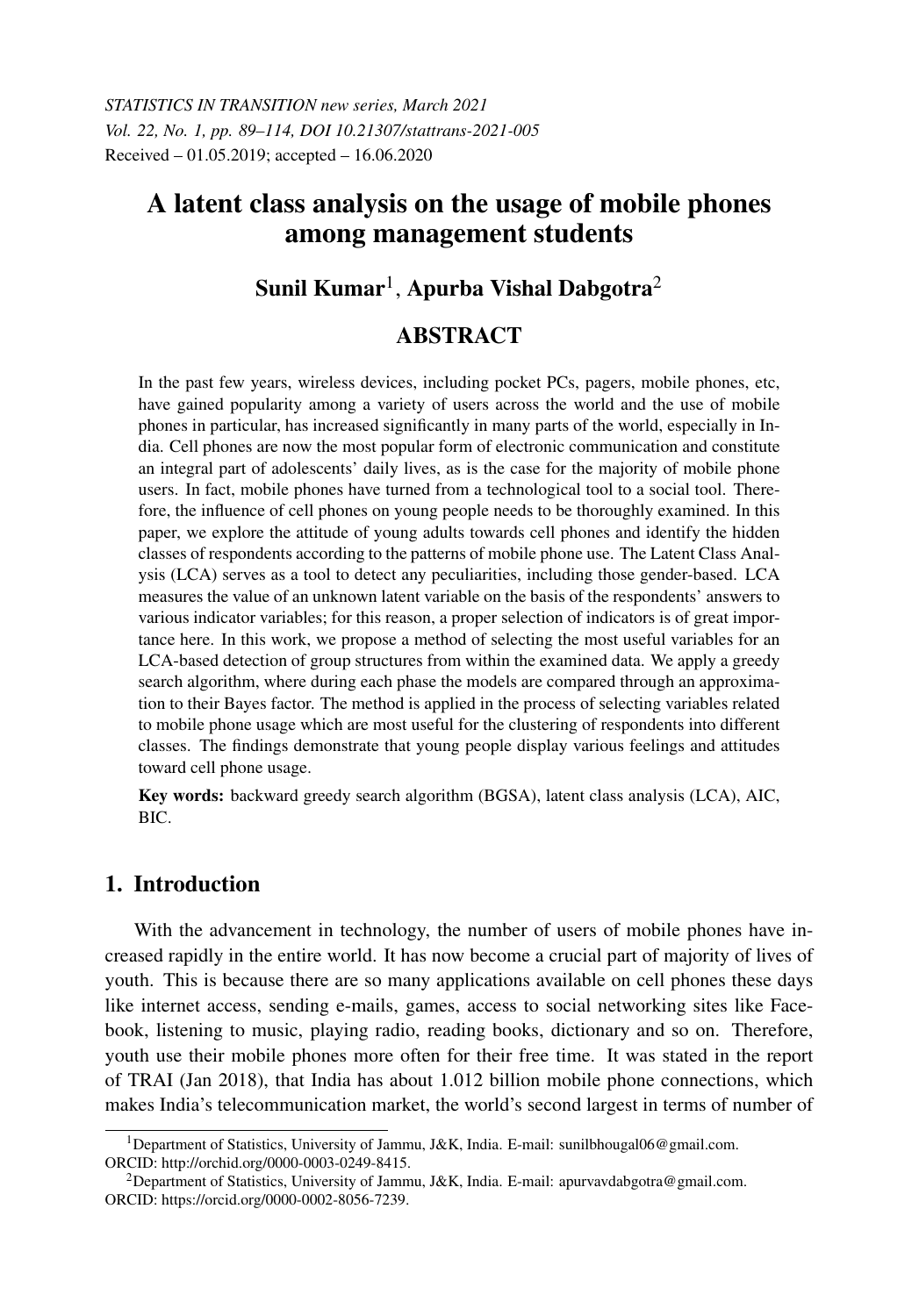wireless connections after China. With youth population constituting half of the total population, India has become a fine breeding ground for highest cell connections. There exists a need to study and analyze the influence of cell phones on youth, because cell phones are responsible for modulating the thought process of any person especially that of the youngsters. In this paper, LCA is used for exploring the attitude of youth towards cell phones; to identify the hidden classes of respondents according to their mobile usage pattern and to arrive at the peculiarities in the cell phones usage, gender-wise, if any. The identification of most relevant variables related to mobile phone usage may aid in the evaluation of its user's attitude towards it and its impact on their lives in a way that usefully informs the role and vitality of cell phones in lives of today's youth.

LCA provides a tool for clustering and classification of individuals given the response pattern of a respondent to various questions or items of a questionnaire in a qualitative research. It is used for modelling and explaining the relationships between manifest or observed variable (may be dichotomous or polytomous) with respect to some unobserved or latent variables (may be dichotomous or polytomous) on the basis of data obtained in various kinds of surveys. LCA identifies unobservable (latent) subgroups within a population based on individuals' responses to different categorical observed variable. In addition to the above, LCA can also be used for the estimation of unknown parameters. The parameters of interests in any typical problem of latent class analysis are the unobserved proportion or size of the latent classes and the conditional item-response probabilities given the membership in a latent class. LCA will also provide estimate of the probabilities of respondents being misclassified by the questions. LCA was introduced in 1950 by Paul F. Lazarsfeld as a way of formulating latent attitudinal variables. Lazarsfeld performed LCA for building typologies (or clustering) based on dichotomous observed variables.

Then, Goodman (1974) proposed the estimation of LC model parameters using the maximum likelihood approach. Dempster et al. (1977) provided maximum likelihood estimation in the case of the observed and missing data involved in LCA. Haberman (1979) established the relationship between LC models and log-linear models for unknown cell counts frequency tables. Formann (1984, 1992) constructed a linear logistic LCA for dichotomous and polytomous variables. Mooijaart (1992) presented the application of EM algorithm in LCA in a very detailed way. Vermunt (2010) proposed the inclusion of the covariates in the LC models, which make it possible to predict the LC membership probabilities by covariates through a logistic link. Biemer (2010) discussed the use of LCA as a survey error evaluation technique. Many theoretical developments and applications of LCA have been proposed in the recent past years, to encourage the research studies in LCA, example: Lanza (2013), Boduszek et. al (2014), Kumar (2015, 2016, 2017), Porcu (2017), Petersen (2019) and Sapounidis (2019).

Since LCA measures the value of an unknown latent variable given the responses made by the respondents to the various indicator variables, so proper selection of relevant indicator variables out of the set of all possible manifest variables is required in order to get efficient estimates of the unknown parameters. We have used, Raftery and Dean (2010) greedy search algorithm for the selection of indicator variables. This algorithm is used for checking single variable for inclusion into/exclusion from the set of selected clustering variables. The "greedy" search checks the inclusion of each single variable not currently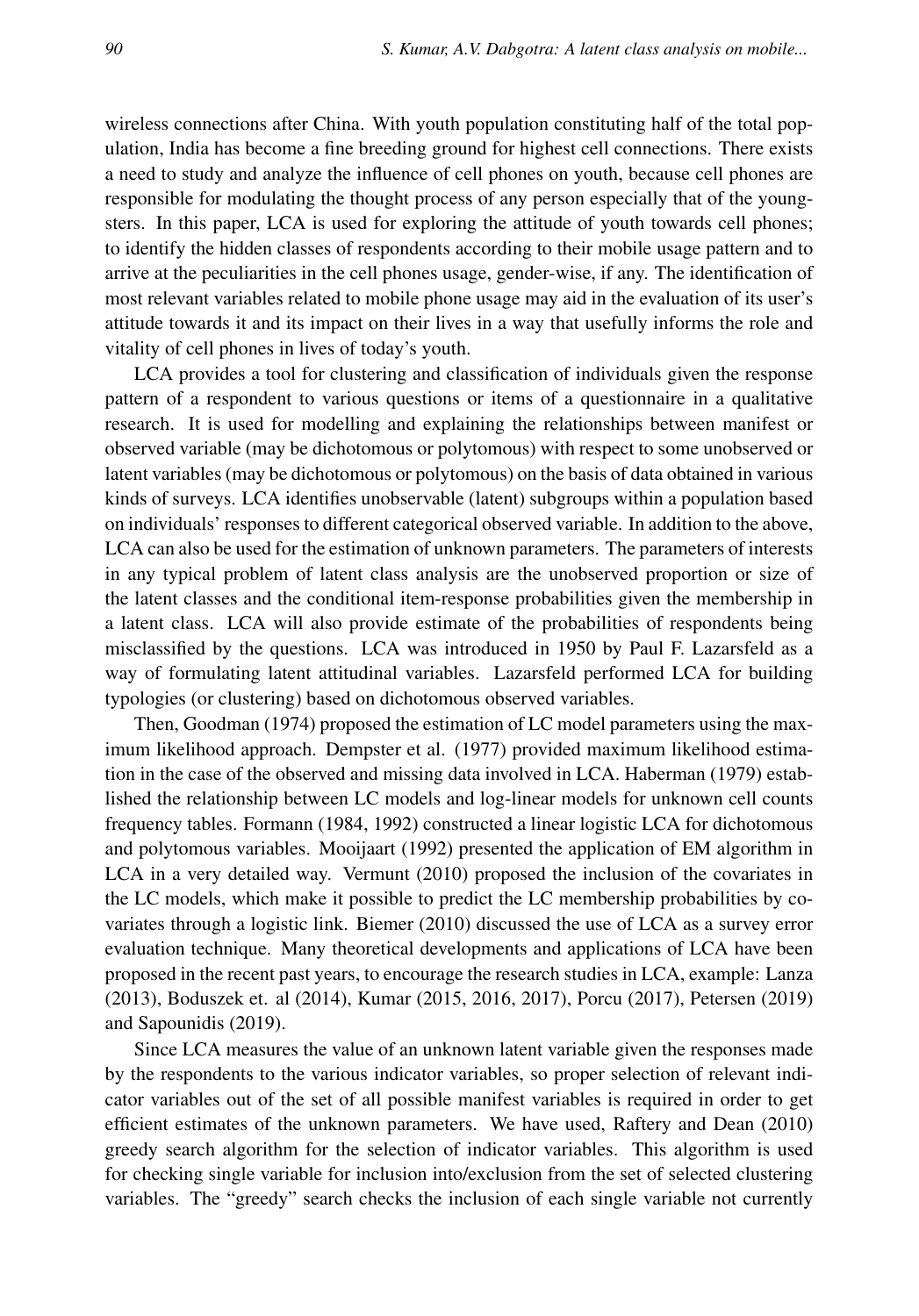selected into the current set of selected clustering variables. The variable that has highest evidence of inclusion is proposed and, if its clustering evidence is stronger than the evidence against clustering it is included. At every exclusion step the "greedy" search option checks the exclusion of each single variable in the currently selected set of clustering variables and proposes the variable that has lowest evidence of clustering. The proposed variable is removed if its evidence of clustering is weaker than its evidence against clustering.

Through greedy search algorithm, we have identified the indicators variables which measures the latent variables. Following Baumgartner and Steenkamp (2006), the most promising way of accounting for extreme response bias is the inclusion of statistical techniques in the data analysis. Based on qualitative nature of the data it is not possible to use the classical least squares theory. LCA calculate conditional probabilities using Bayesian methodology.

To understand the application of methodological development, we have considered a study on the behaviour of mobile phone users (especially, young users). The paper is ordered as follows: Section 2 describes the framework of the greedy search algorithm followed by LCA model. Section 3 presents the data description and section 4 provides the analysis of mobile users data using the software application LCAvarsel (Fop and Murphy, 2017) and poLCA (Linzer and Lewis, 2011), the most complete and user-friendly package for the variable selection and the estimation of the latent class models. Finally, in section 5, we summarize our findings and recognize the probable areas of further research.

### 2. Methodology

#### 2.1. Variable Selection

The problem of selecting the relevant clustering variables, in LCA can be modified as a model selection problem. Different models are specified by the role allotted to the variables in relevance to their relationship with the clustering variable X. Then, these models are compared by means of a model selection criterion and relevant clustering variables are, thus chosen accordingly in order to form the best model. The framework was introduced by the work of Raftery and Dean (2006). The authors propose a procedure where, Y (the set of all manifest variables) is partitioned into the following subsets of variables:

1.  $Y^C$ , the set of current clustering variables;

2.  $Y^P$ , the variable(s) proposed to be added or removed from the set of clustering variables;

3.  $Y^{NC}$ , the set of other variables not relevant for clustering.

Given this partition of Y and the (unknown) clustering membership  $X$ , we can modify the question of effectiveness of  $Y^C$  for clustering as a question of model selection. The question, thus becomes to choose one of two different models, i.e. *M<sup>A</sup>* which assumes that  $Y^P$  is useful for clustering and  $M_B$  which assumes that it is not. In model  $M_B$ , the set of variable(s) proposed to be added or removed from the set of clustering variables  $Y^P$  is conditionally independent of the cluster memberships  $X$  given the variables  $Y^C$  is already in the model. In model  $M_A$ , this is not the case. In both models, the set of other variables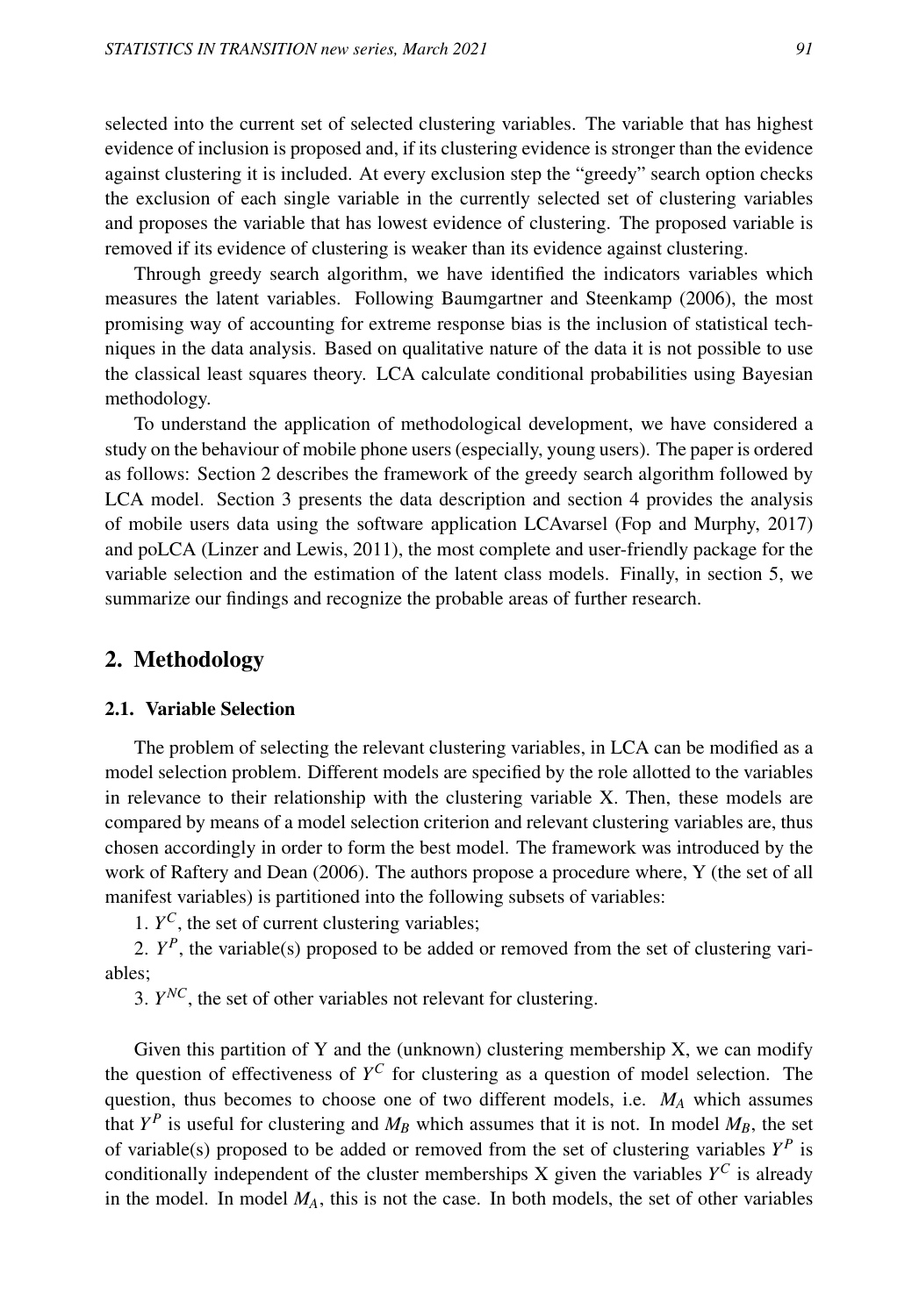considered  $Y^{NC}$  is conditionally independent of cluster membership X given  $Y^C$  and  $Y^P$ , but may be associated with  $Y^C$  and  $Y^P$ . Then, the decision for inclusion or exclusion of the variable belonging to  $Y^P$  is taken by comparing the models (Figure 1):

$$
M_A: P(Y|X) = P(Y^C, Y^P, Y^{NC}|X)
$$
  
=  $P(Y^C, Y^P|X) P(Y^{NC}|Y^C, Y^P),$  (1)

$$
M_B: P(Y|X) = P(Y^C, Y^P, Y^{NC}|X)
$$
  
=  $P(Y^C|X) P(Y^P|Y^C) P(Y^{NC}|Y^C, Y^P),$  (2)

where , X is the (unobserved) set of cluster memberships. Model  $M_A$  implies that *Y <sup>P</sup>* does provide information about clustering membership, beyond that given just by *Y C*. Model  $M_B$  specifies that, given  $Y^C$ ,  $Y^P$  is independent of the cluster memberships (defined by the unobserved variables  $X$ ), i.e.,  $Y^P$  gives no further information about the clustering. In model  $M_A$  ,  $Y^P$  is useful for clustering and the joint distribution  $P(Y^C, Y^P|X)$  corresponds to a Gaussian mixture distribution; on the other hand, *M<sup>B</sup>* states that *Y <sup>P</sup>* does not depend on the clustering variable X and the conditional distribution  $P(Y^P|Y^C)$  corresponds to a linear regression.

Figure 1: Graphical Representation of Models *M<sup>A</sup>* and *M<sup>B</sup>* for Variable Selection.



An important feature of the framework formulation is that in  $M_B$  the irrelevant variables are not required to be independent of the clustering variables. This criterion allows to discard redundant variables related to the clustering ones but not to the clustering itself. Models *M<sup>A</sup>* and *M<sup>B</sup>* are compared via an approximation to the Bayes factor. The Bayes factor, *BAB*, for  $M_A$  against  $M_B$  based on the data Y is given by

$$
B_{AB} = \frac{P(Y|M_A)}{P(Y|M_B)},
$$
\n(3)

where ,  $P(Y|M_i)$  is the integrated likelihood of model  $M_i$  (i =A,B), namely

$$
P(Y|M_i) = \int P(Y|\Theta i, M_i) P(\Theta_i|M_i) d\Theta_i,
$$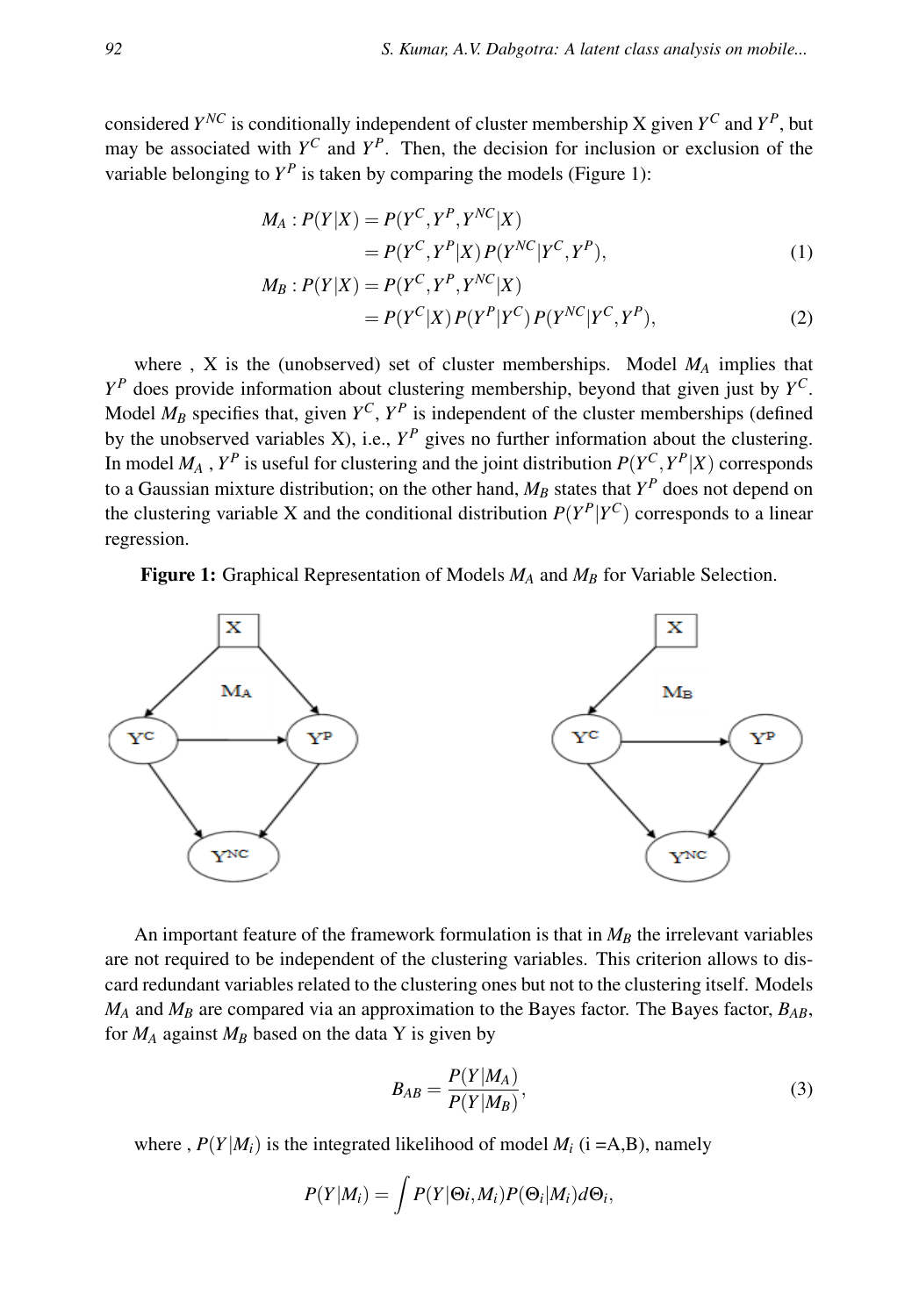where ,  $\Theta_i$  is the vector-valued parameter of model  $M_i$ , and  $P(\Theta_k|M_i)$  is its prior distribution (Kass and Raftery, 1995).

Let us now consider the integrated likelihood of model  $M_A$ ,  $P(Y|M_A)$  =  $P(Y^C, Y^P, Y^N C | M_A)$ . From (1), the model  $M_A$  is specified by two probability distributions: the latent class model that specifies  $P(Y^C, Y^P | \Theta_1, M_A)$ , and the distribution  $P(Y^{NC} | Y^C, Y^P, \Theta_1, M_A)$ . We denote the parameter vectors that specify these two probability distributions by  $\Theta_{11}$ ,  $\Theta_{12}$ , and we assume that their prior distributions are independent. Then, the integrated likelihood factors as follows:

$$
P(Y|M_A) = P(Y^C, Y^P, Y^{NC}|M_A)
$$
  

$$
P(Y|M_A) = P(Y^C, Y^P|M_A)P(Y^{NC}|Y^C, Y^P, M_A),
$$

 $where.$  $\int P(Y^P, Y^C, M_A) = \int P(Y^{NC} | Y^P, Y^C, \Theta_{12}, M_A) P(\Theta_{12} | M_A) d\Theta_{12}$ and  $P(Y^C, Y^P | M_A) = \int P(Y^C, Y^P | \Theta_{11}, M_A) P(\Theta_{11} | M_A) d\Theta_{11}.$ Similarly, we obtain

$$
P(Y|M_B) = P(Y^C|M_B)P(Y^P|Y^C, M_B)P(Y^{NC}|Y^C, Y^P, M_B).
$$

The prior distribution of the parameter,  $\Theta_{12}$ , is assumed to be the same under  $M_A$  as under  $M_B$ . It follows that

$$
P(Y^{NC}|Y^P, Y^C, M_A) = P(Y^{NC}|Y^P, Y^C, M_B).
$$

We thus have

$$
B_{AB} = \frac{P(Y^C, Y^P|M_A)}{P(Y^C|M_B)P(Y^P|Y^C, M_B)}
$$
(4)

which has been greatly simplified by the cancellation of the factors involving the potentially high-dimensional *Y NC*. The integrated likelihoods in (4) are still hard to evaluate analytically, so we approximate them using the BIC approximation given as:

$$
BIC(Y|M_i) = 2 \times log(max.lnL) - (p) \times log(n)
$$

where  $, i = A, B$ 

max. lnL : maximum log- likelihood

p : number of parameters

n : number of observations

The above equation provides the BIC approximates for model  $M_A \&$  model  $M_B$  and thus leading to the following criterion:

$$
BIC_{diff} = BIC_A - BIC_B.
$$

The clustering variables are selected using a stepwise algorithm of greedy search algorithm. At each stage it searches for the variable to add that most improves the clustering as measured by BIC, and then assesses whether one of the current clustering variables can be dropped. At each stage, the best combination of the number of groups and clustering model is chosen. For performing greedy search algorithm, we first have to choose the value of no. of classes for each of the latent variable,  $r=1,2,...,R$ ; so that, our model is identifiable. For a given number of variables, not all the models specified by assigning different values to r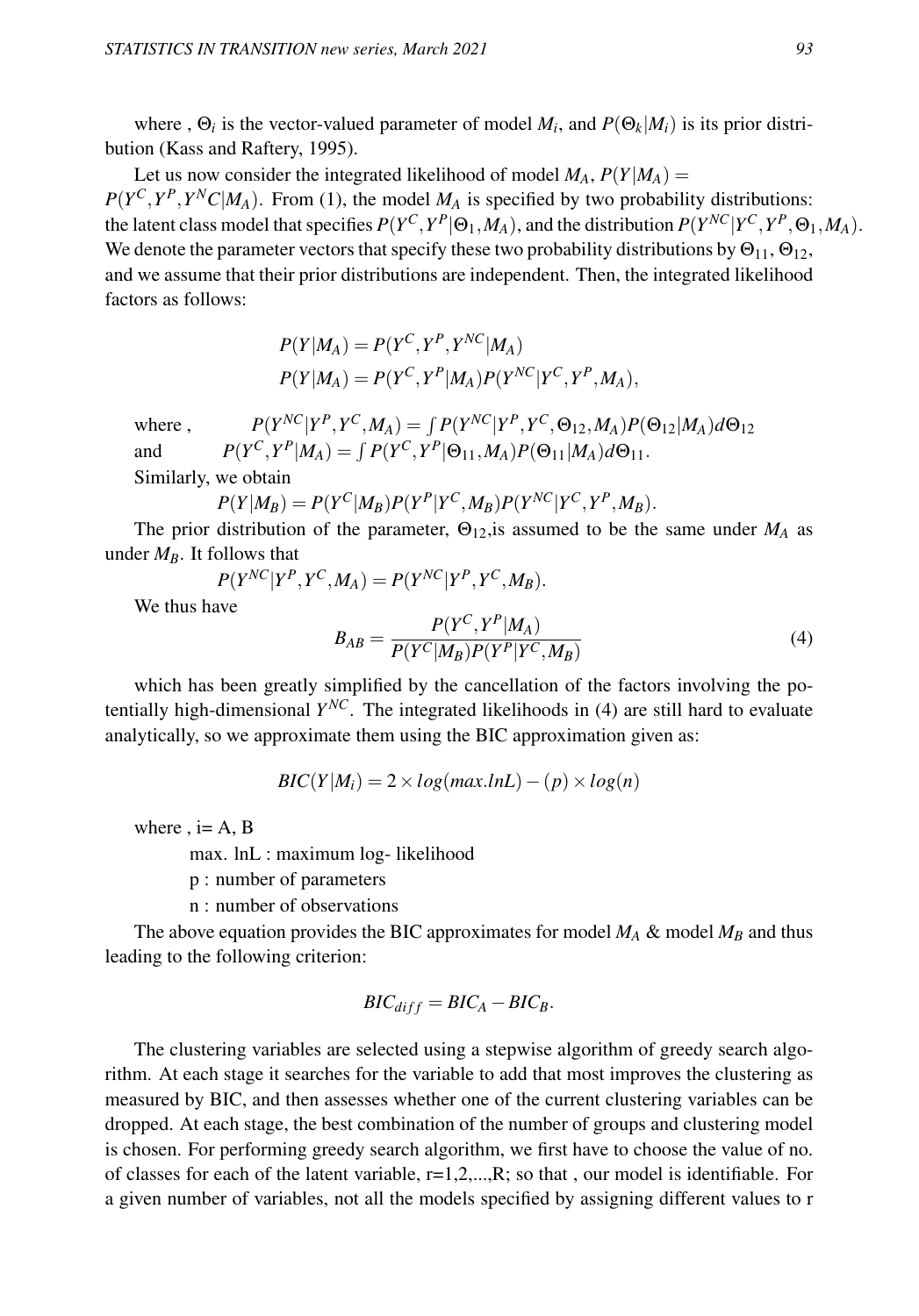are identifiable. In fact, a necessary (though not sufficient) condition to the identifiability of a model with r latent classes is

$$
\prod_{m=1}^{M} C_m > \left(\sum_{m=1}^{M} C_m - M + 1\right) r,\tag{5}
$$

with  $C_m$  the number of categories taken by variable  $X_m$  [Goodman (1974)]. Thus when selecting the number of classes, hereafter we will consider values of r for which this identifiability condition holds.

Set  $R$  (max. r), the maximum number of clusters to be considered for the data. Make sure that this number is identifiable for the data, i.e.  $R$ , the maximum number of latent classes should satisfy the identifiability condition in (5) for the set of variables currently taken into consideration in fitting the LCA model. If a latent class model on the set of all variables is identifiable for  $R > 1$ , we then estimate the model. For each category of each variable, we calculate the variance of its probability across groups. Then, for each variable, we add up these variances and rank the variables according to that sum. The reason behind this, is that the variables with high values of this sum have high between-group variation in probability, and hence they may be more useful for clustering. Given this ranking we choose the top *k*<sup>∗</sup> variables, where, *k*<sup>∗</sup> is the smallest number of variables that allow a latent class model with  $R > 1$  to be identified. This will provide the starting  $Y^C$ . The other variables can be left in their ordering based on variability for future order of their inclusion in the algorithm. In fitting the LCA model we perform multiple runs with random starting values. Also, in this case the aim is to allows the search for the global maximum of the log-likelihood rather than a local one; then the model with the greatest log-likelihood is retained. The following are the inclusion and exclusion steps of a new variable:

**Inclusion Step**: We look at each variable in  $Y^{NC}$  as to be a new variable under consideration for inclusion into  $Y^P$  and the variable that has the highest evidence of inclusion is proposed. Then, calculate the difference in BIC for models *M<sup>A</sup>* and *M<sup>B</sup>* given the current *Y <sup>C</sup>*. If the variable's BIC difference is:

 $-$  below 0, do not include the variable in  $Y^C$  and remove variable from  $Y^{NC}$ ;

− above 0, include variable in *Y <sup>C</sup>* and stop inclusion step.

If we reach the end of the list of variables in  $Y^{NC}$ , the inclusion step is stopped.

**Exclusion Step**: We look at each variable in  $Y^C$  as to be a new variable under consideration for inclusion into  $Y^P$  (with the remaining variables in  $Y^C$  not including current  $Y^P$ now defined as *Y <sup>C</sup>* in *M<sup>A</sup>* and *MB*) and the variable that has the lowest evidence of being in the set is proposed. Calculate the difference in BIC for models *M<sup>A</sup>* and *MB*. If the variable's BIC difference is:

− below 0, remove the variable from (the original) *Y <sup>C</sup>* and place it under *Y NC* and stop the exclusion step;

− above 0, do not remove the variable from (the original) *Y C*.

If we reach the end of the list of variables in  $Y^{NC}$  the exclusion step is stopped.

If  $Y^C$  remains the same after consecutive inclusion and exclusion steps the greedy search algorithm stops because it has converged.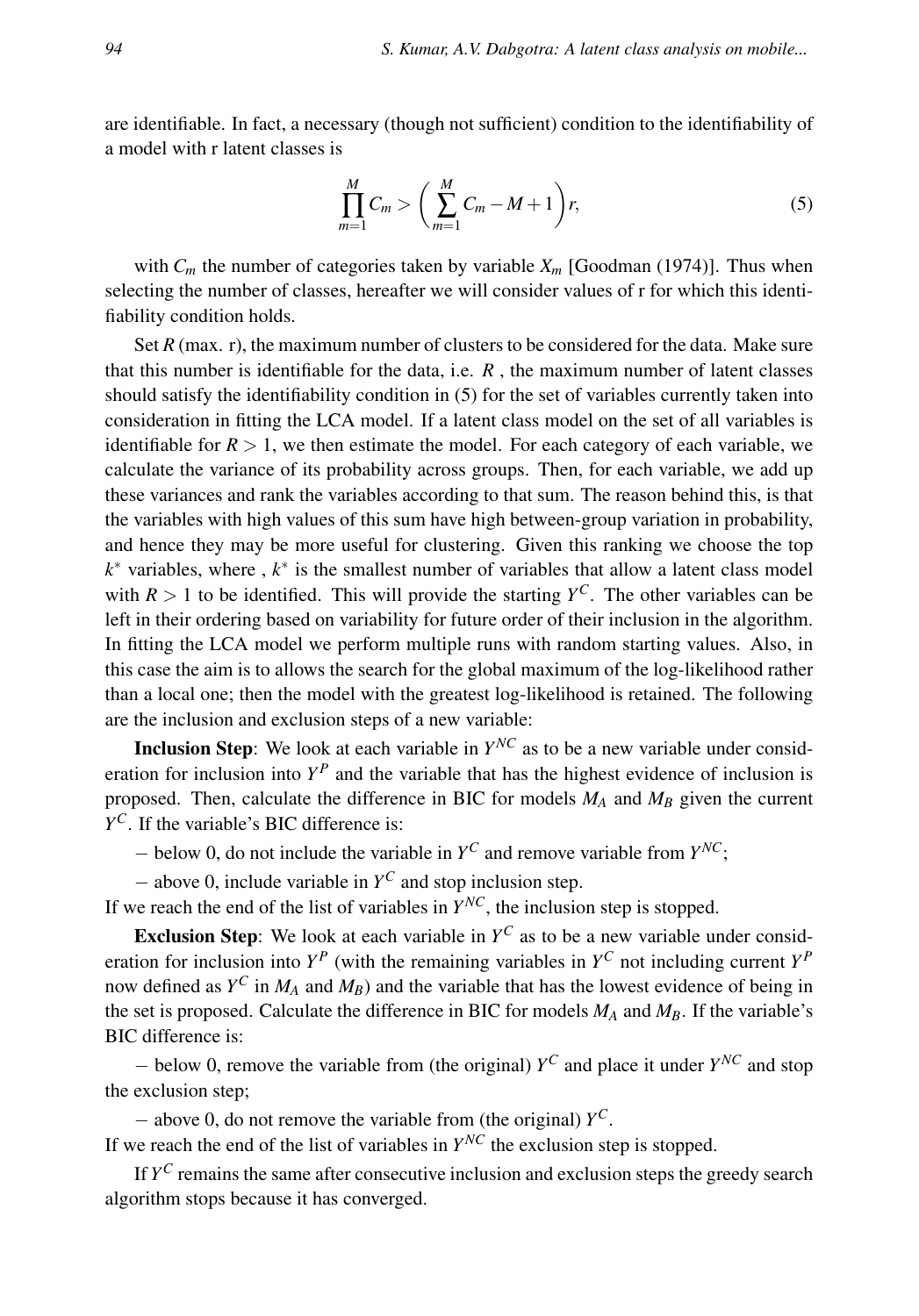#### 2.2. Latent Class Analysis

After identifying the variables for each latent variables, we next perform LCA for exploring the attitude of youth towards cell phones and to categories the respondents according to the pattern of their mobile phone usage. LCA has been used as a multivariate statistical tool for the study. LCA models comprises two types of probabilities which include

− the probability indicating the likelihood of a response by respondents in each of the classes and

− the probability representing the latent class size or the proportion of individuals who are members of a particular latent class.

The former one represents the probability of a particular responses to a manifest variable, conditioned on latent class membership and can be interpreted as factor loading for Factor Analysis, in which both the observed or latent variables are continuous. LCA provides a clustering of individuals in a population, based on the response patterns of individuals to the different observed variables.

The assumptions of the standard LC model (Biemer,2010) are as follows:

1. The sample can be treated as if it was a simple random sample without replacement from an infinite population, i.e. data is sampled without replacement from a large population units using SRS (Simple Random Sampling).

2. The indicators are locally independent within a latent class, means all the indicator variables have nothing in common except latent variable, i.e. after accounting for latent variable X, there is no association between indicator variables.

3. The response probabilities are homogeneous, i.e. the probabilities of selecting any two units (individuals) from the population are same.

4. The indicator variables are univocal, i.e. the indicator variables can measure one and only one latent variable.

Following the notation used by Linzer and Lewis (2011), suppose we have *J* polytomous categorical manifest variables ( the observed variable) each of which contain  $K_j$  possible outcomes, for individuals  $i = 1, 2, 3, ..., N$ . Let  $Y_{ijk}$  be the observed values of the *J* manifest variables such that

$$
\begin{cases}\nY_{ijk} = 1: & \text{if } i^{th} \text{ responent give the } k^{th} \text{ response to the } j^{th} \text{ variable} \\
Y_{ijk} = 0:\n\end{cases}
$$

where,  $j=1,2,...,J$  and  $k=1,2,...,K_j$ .

The LC models approximates the observed joint distribution of the manifest variables as the weighted sum of a finite number, *R*, of constituent cross-classification tables. Let  $\pi_{irk}$ denote the cross-conditional probability that an observation in class  $r=1,2,\ldots,R$  produces the  $k^{th}$  outcome on the  $j^{th}$  variable with

$$
\sum_{k=1}^{K_j} \pi_{jrk} = 1.
$$

Let  $p_r$  be the prior probabilities of latent class membership, as they represent the unconditional probability that an individual will belong to each class before taking into account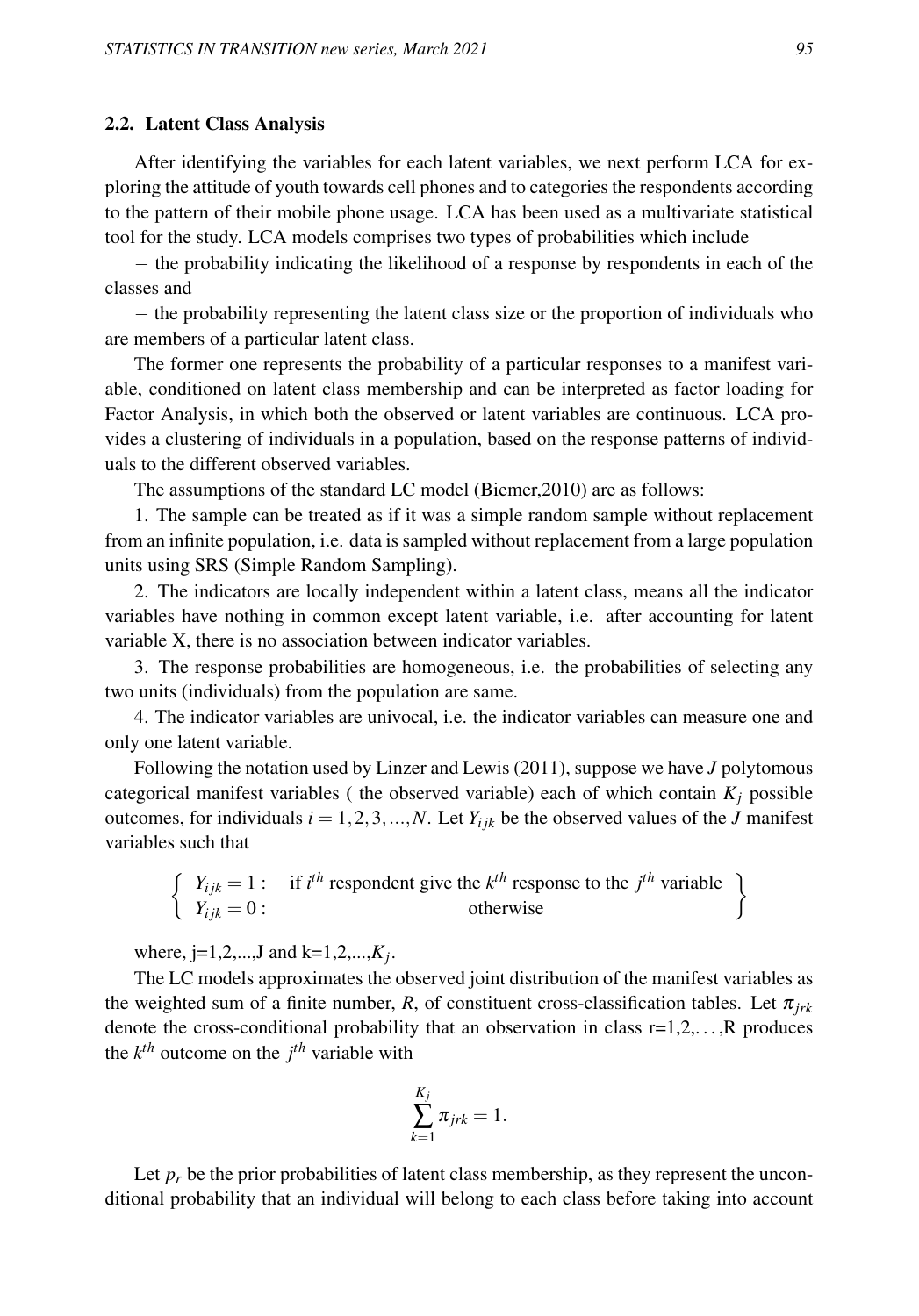the responses  $Y_{ijk}$  provided on the manifest variables. The probability that an individual *i* in class *r* produces a particular set of *J* outcomes on the manifest variables, assuming conditional independence of the outcomes Y given class membership, is the product

$$
f(Y_i; \pi_r) = \prod_{j=1}^{J} \prod_{k=1}^{K_j} (\pi_{jrk})^{Y_{ijk}},
$$
\n(6)

The probability density function across all classes is the weighted sum

$$
f(Y_i|\pi, p) = \sum_{r=1}^{R} f(Y_i; \pi_r) = \sum_{r=1}^{R} P_r \prod_{j=1}^{J} \prod_{k=1}^{K_j} (\pi_{jrk})^{Y_{ijk}}.
$$
 (7)

The parameters  $P_r$  and  $\pi_{irk}$  are estimated by the latent class model.

The unknown parameters of the LC models can be estimated by maximizing the Log likelihood function with respect to  $p_r$  and  $\pi_{irk}$ , using the expectation-maximization (EM) algorithm (Dempster et al. (1977), McLachlan and Peel (2000) and Linzer and Lewis (2011)) some other algorithms can also be considered like a Newton-Raphson algorithm or a hybrid form of these two algorithms (McLachlan and Krishnan, 2008). In any case the algorithm is initialized through a set of randomly generated starting values and there is no guarantee of reaching the global maximum. For this reason, it is usually a good practice to run the procedure a number of times and select the best solution [Bartholomew et al. (2011)].

Given estimates  $\hat{P}_r$  and  $\hat{\pi}_{jrk}$  of  $P_r$  and  $\pi_{jrk}$  respectively, the posterior probability that each individual belongs to each class, conditional on the observed values of the manifest variables, is calculated by

$$
\hat{P}(r_i|Y_i) = \frac{\hat{p}_r f(Y_i; \hat{\pi}_r)}{\sum_{q=1}^R \hat{p}_q f(Y_i; \hat{\pi}_q)'},\tag{8}
$$

where,  $r_i \in (1, 2, ..., R)$ .

It is important that the condition  $R\sum_j(K_j-1)+(R-1)\leq n$  on the number of parameters should hold. Also,  $R\sum_j (K_j-1) + (R-1) \le (3^{10}-1)$ , i.e. one fewer than the total number of cells in the cross-classification table of the manifest variables, as then the latent class model will be unidentified. Under the assumptions of multinomial distribution, the log likelihood function can be given as

$$
lnL = \sum_{i=1}^{n} ln \sum_{r=1}^{R} p_r \prod_{j=1}^{J} \prod_{k=1}^{K_j} (\pi_{jrk})^{Y_{ijk}}.
$$
 (9)

LCA not only builds a measurement or classification model but it also explains a relation of the class membership to explanatory variables by including covariates (single grouping variable or a combination of grouping variables) (Vermunt, 2010) in the model. These explanatory variables are referred to as covariates, predictors, external variables, independent variables, or concomitant variables. In a more explanatory study, one may wish to build a predictive or structural model for class membership whereas in a more descriptive study the aim would be to simply profile the latent classes by investigating their association with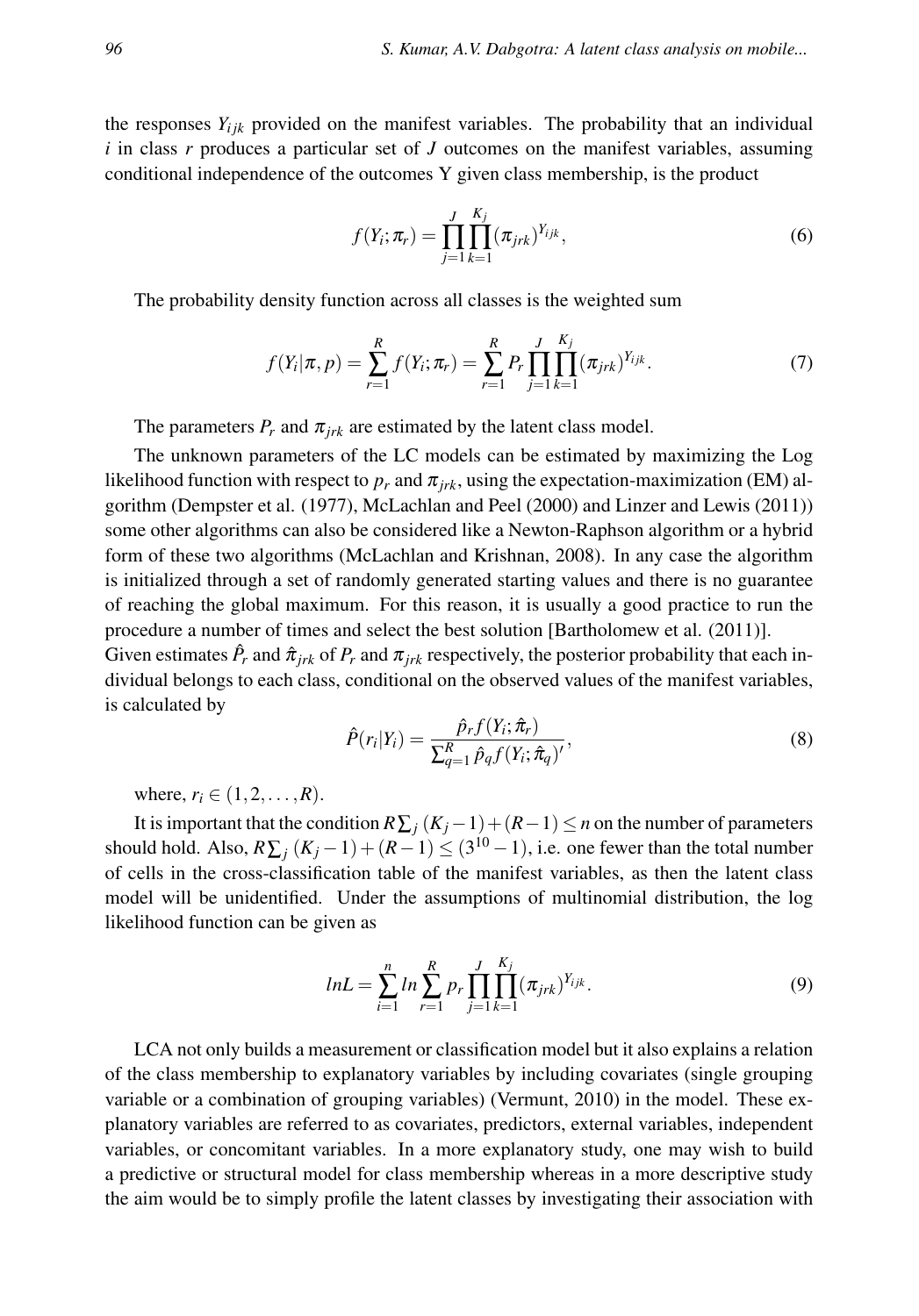external variables. Grouping variables can be used in LC models in order to model the unexplained heterogeneity in the data. In that case latent class membership probabilities are predicted by covariates through a logistic link.

Once the LC models are built then the next step is to select the optimum model as different LC models have a different number of latent classes. Usually, models with more parameters (i.e more latent classes) provide a better fit, and more parsimonious models tend to have a somewhat poorer fit. So, there is always very close agreement between goodness of fit and parsimony of the latent class models. We can test the goodness of fit of an estimated LCA models by the Pearson Chi-square ( $\chi^2$ ) or the Likelihood Ration Chi-square ( $L^2$ ). However, the likelihood ratio Chi-square test, although extensively used in the statistical literature, has a number of important limitations. These limitations can be controlled by making use of several information criteria, such as the Akaike information criterion (AIC) (Akaike (1973)) and Bayesian information criterion (BIC) (Schwartz (1978)), each of which is designed to penalize models with larger numbers of parameters. AIC and BIC on the number of parameters in the model:

$$
AIC = L^2 - 2 \times d.f.
$$
 and 
$$
BIC = L^2 - d.f. \times ln(n),
$$

where, n is the sample size.

These information criteria are commonly used for selecting the optimal number of latent classes in a model. By comparing models with a different number of latent classes, a model with lower AIC and BIC is selected.

#### 2.3. Latent Regression Models

The latent class regression model generalizes the basic latent class model by permitting the inclusion of covariates to predict individuals' latent class membership (Dayton and Macready, 1988; Hagenaars and McCutcheon, 2002). This is the so-called "one-step" technique for estimating the effects of covariates, because the coefficients on the covariates are estimated simultaneously as part of the latent class model. Covariates are included in the latent class regression model through their effects on the priors *p<sup>r</sup>* . In the basic latent class model, it is assumed that every individual has the same prior probabilities of latent class membership. The latent class regression model, in contrast, allows individuals' priors to vary depending upon their observed covariates.

Denote the mixing proportions in the latent class regression model as  $p_{ri}$  to reflect the fact that these priors are now free to vary by individual. It is still the case that  $\sum_{r} p_{ri} = 1$ for each individual. To accommodate this constraint, a generalized (multinomial) logit link function can be employed for obtaining the effects of the covariates on the priors (Agresti, 2002). Let  $X_i$  represent the observed covariates for individual *i*. First latent class is arbitrarily selected as a "reference" class and assumes that the log-odds of the latent class membership priors with respect to that class are linear functions of the covariates. Let β*<sup>r</sup>* denote the vector of coefficients corresponding to the *r th* latent class. With S covariates, the  $\beta_r$  have length S + 1; this is one coefficient on each of the covariates plus a constant. Because the first class is used as the reference,  $\beta_r = 0$  is fixed by definition.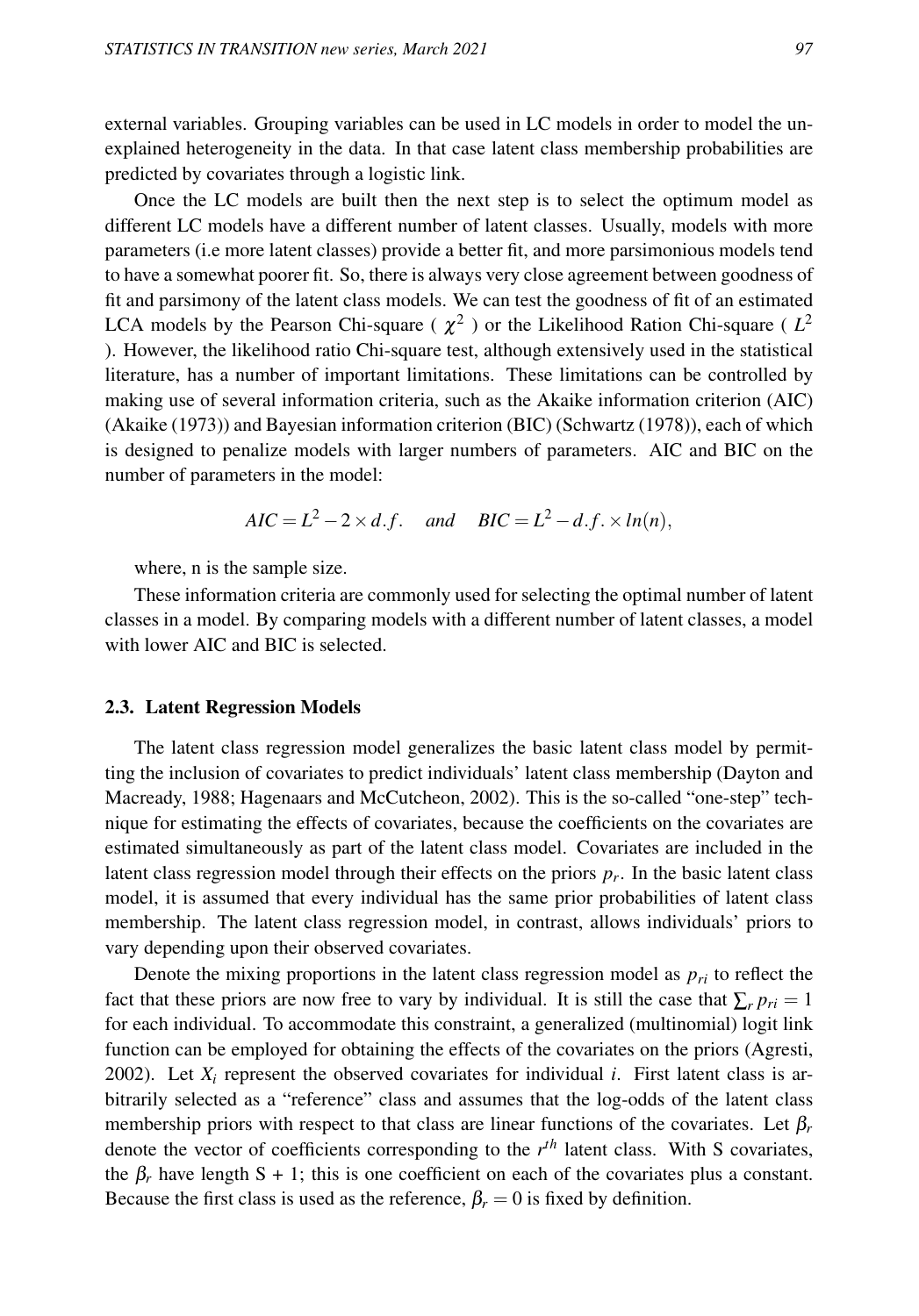Then,

$$
ln(p_{2i}/p_{1i}) = X_i\beta_2
$$
  

$$
ln(p_{3i}/p_{1i}) = X_i\beta_3
$$

$$
ln(p_{Ri}/p_{1i})=X_i\beta_R
$$

Following some simple algebra, this produces the general result that

$$
p_{ri} = p_r(X_i; \beta) = \frac{e^{X_i \beta_r}}{\sum_{q=1}^R e^{X_i \beta_q}}.
$$
\n(10)

The parameters estimated by the latent class regression model are the *R*−1 vectors of coefficients  $\beta_r$  and as in the basic latent class model, the class-conditional outcome probabilities  $\pi_{irk}$ . Given estimates  $\beta_r$  and  $\hat{\pi}_{irk}$  of these parameters, the posterior class membership probabilities in the latent class regression model are obtained by replacing the *p<sup>r</sup>* in Eq. 8 with the function  $p_r(X_i; \beta)$  in Eq. 10:

$$
\hat{P}(r|X_i;Y_i) = \frac{p_r(X_i;\hat{\beta})f(Y_i;\hat{\pi}_r)}{\sum_{q=1}^R p_q(X_i;\hat{\beta})f(Y_i;\hat{\pi}_q)}.
$$
\n(11)

The number of parameters estimated by the latent class regression model is equal to  $\sum_{j}^{R}(K_{j}-1) + (S+1)(R-1)$ . The same considerations mentioned earlier regarding model identifiability also apply here. The parameters of the LC regression model are estimated in the same way as simple LC models, the only difference is that  $p_r$  is replaced by  $p_r(X_i; \beta)$ .

#### 3. Data Description

The sample included management students at post-graduation level who were using smartphones for more than one year. The methodology evolved in the research was divided into three phases. The first phase was about understanding the role of smartphone in students' life with the identification of dimensions that influence their behaviour on day-to-day basis. That led to the development of an instrument based on the literature review of studies carried out in the past. The self-report instrument from this development is supplied to the students that makes the second stage of the study, i.e. data collection. The instrument was created with the help of Google form and thus, online data was collected. The survey was administered in a top-rank state University of Jammu, India, which boasts about its excellent technological infrastructure. The third and final phase was editing, coding and analysis of data. A total of 214 responses were used in analysis. Male respondents were 71.5% and female respondents were 28.5%. The analysis was carried out with statistical software SPSS-25 and R software.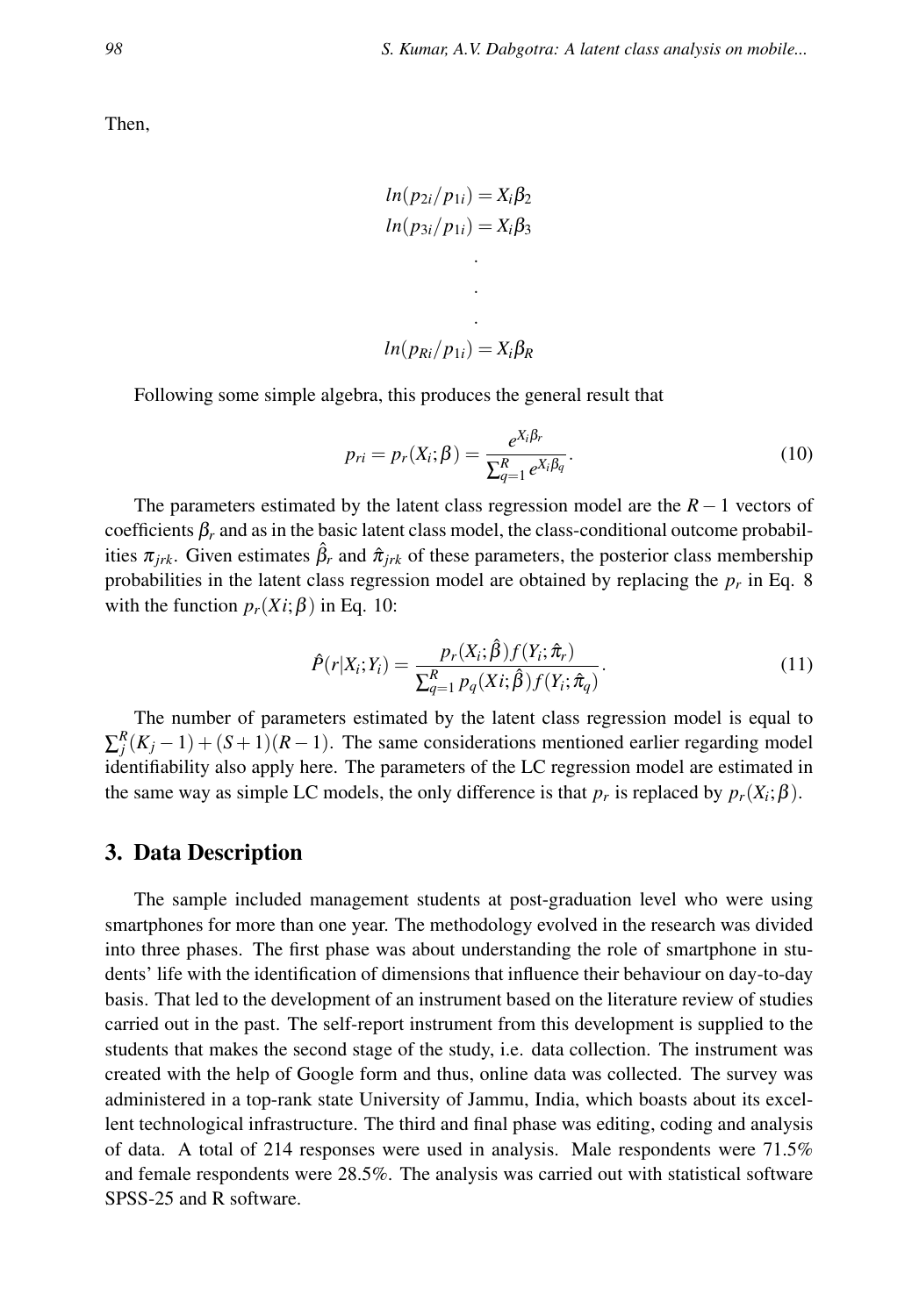The questionnaire contained a total of 28 seven-point Likert type scale item ranging from 'completely unimportant' to 'completely important'; 2 three-point Likert type scale items ranging from 'unimportant' to 'important' and 1 two-point scaling. The questionnaire also consists of Qualitative questions on Usage of cell phones; Necessity of cell phones in modern time; Cost efficiency of cell phones over landlines; Safety reasons for carrying cell phones; Reliance on the cell phones; Dependency on the cell phones; Non calling functionality of cell phones.

Variables on mobile phone usage behaviour viz. information access, personal safety, financial incentives, social interactions, parental contacts, time management, dependency, reputations, gender, brand importance, etc, are taken to be the observed or manifest variable for the analysis. All the manifest variables have polytomous (i.e. 7) response options except for 1 that have binary responses. Accordingly, 7 latent variables have been considered on the basis of different manifest (observed) variables. A detailed description of the variables used in this paper is in Appendix A.

A pilot study was also conducted, in which the reliability and validity of the questionnaire is evaluated using SPSS software and it shows an internal consistency reliability of about 0.89 (i.e. Cronbac alpha =  $0.89$ ), which means that the internal consistency of the questionnaire is good. Also, the construct validity of the questionnaire is also quite high.

#### 4. Results

Our data set consists of 30 variables related to the different behaviour of youths over mobile usage and 1 variable related to their gender. Due to the different behaviour our population consists of highly heterogeneous variable, which results in the violation of LCA assumption of identifiablity. Thus, we formulated a different combination of variables in the form of 7 subsets on the basis of correlation. Thus, there may be 7 latent variables and the variable selection procedure has been performed for each of them, so as to get the relevant set of indicator variables for each of them. For selecting variables, we have performed analysis by using backward greedy search algorithm (BGSA). BGSA is performed in the following way:

First, we find the number of latent classes to be considered for the data, in order to make LCA models identifiable. Because, at each step, the BGSA considers only latent class analysis models for which the identifiablity condition described in equation (5) holds. Then, we choose the maximum possible number of latent classes for which the LC model is identifiable and perform BGSA using LCAvarsel package of R software. In this case the value of upper as well as lower is 0 by default. The individual step results of the variable selection procedure starting with a relevant set of variables are given in Table 1.

The greedy search algorithm starts with two successive removal steps, then it iterates alternating between removal and inclusion step. It stops when the set of relevant predictors remains unchanged after consecutive removal and inclusion steps. Column 2 of Table 1 shows the possible set of variables proposed for each of the latent variable in the greedy search algorithm. For latent variable  $X_1$ , initially  $a_7$  (having highest BIC) is proposed for the removal and then the difference between the BIC of the two models is computed.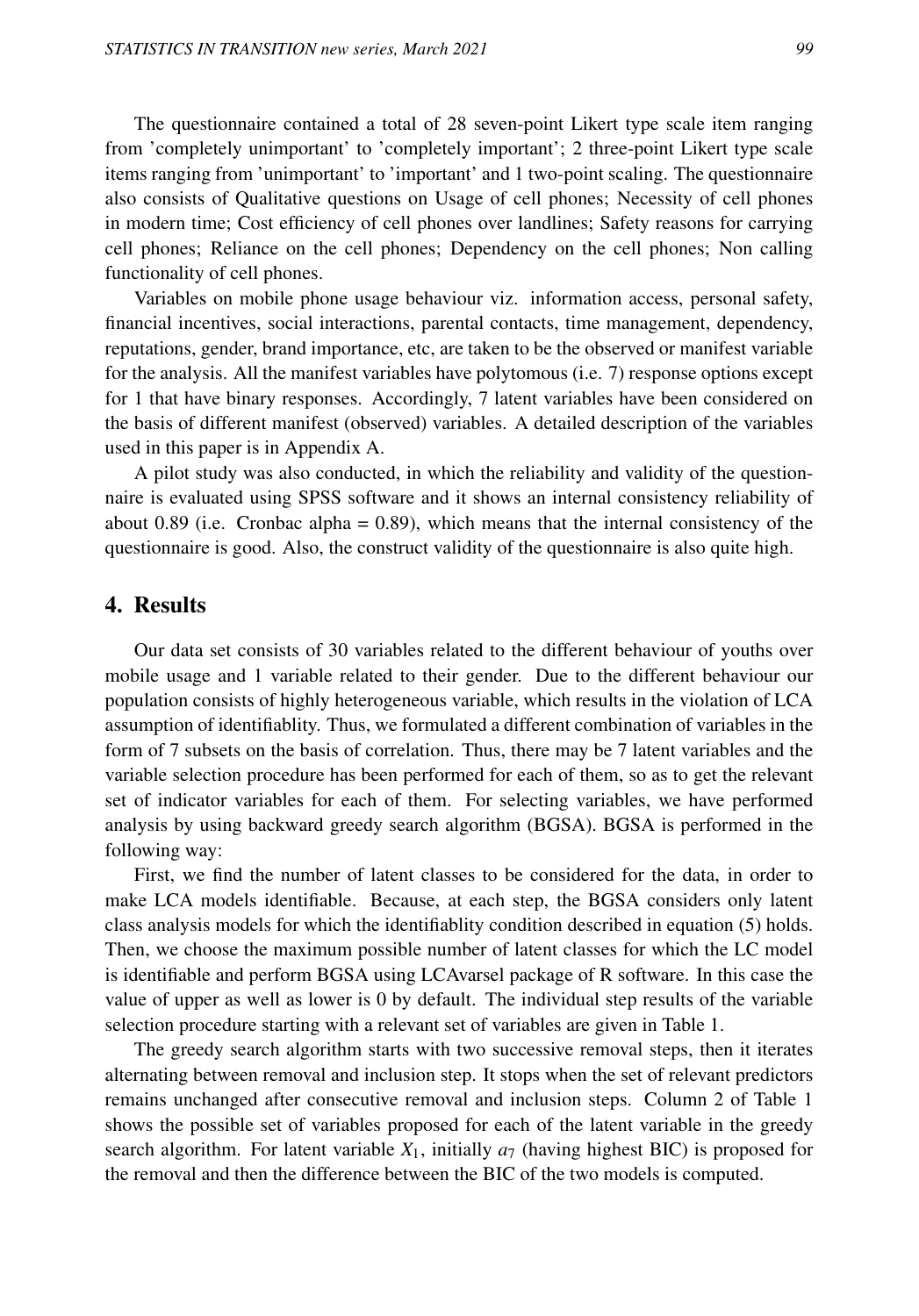| Latent    | <b>Proposed</b>                     | <b>Step</b> | Varia-         | <b>BIC</b> | <b>Decision</b> | <b>Selected</b>                   |
|-----------|-------------------------------------|-------------|----------------|------------|-----------------|-----------------------------------|
| variables | variables                           |             | ble            | diff.      |                 | variables                         |
|           |                                     | Remove      | a <sub>7</sub> | 190.63     | Accepted        |                                   |
| $X_1$     | $a_1, a_2, a_4, a_7, g$             | Remove      | <b>NA</b>      | <b>NA</b>  | <b>NA</b>       | $a_1, a_2, a_4, g$                |
|           |                                     | Add         | a <sub>7</sub> | $-135.90$  | Rejected        |                                   |
| $X_2$     | $a_3, a_5, a_7, g$                  | Remove      | g              | $-185.33$  | Rejected        | $a_3, a_5, a_7, g$                |
|           |                                     | Remove      | a <sub>8</sub> | 115.34     | Accepted        |                                   |
| $X_3$     | $a_8, a_9, a_{10}, a_{11},$         | Remove      | $a_{10}$       | $-31.69$   | Rejected        | $a_9, a_{10}, a_{11}, a_{12}$     |
|           | $a_{12}$ , g                        | Add         | a <sub>8</sub> | $-148.60$  | Rejected        | g                                 |
|           |                                     | Remove      | $a_{26}$       | 9.13       | Accepted        |                                   |
| $X_4$     | $a_{13}, a_{14}, a_{15}, a_{16},$   | Remove      | g              | $-6.98$    | Rejected        | $a_{13}, a_{14}, a_{15}, a_{16},$ |
|           | $a_{17}, a_{18}, a_{19}, a_{26}, g$ | Add         | $a_{26}$       | $-9.13$    | Rejected        | $a_{17}, a_{18}, a_{19}, g$       |
|           |                                     | Remove      | $a_{23}$       | 91.94      | Accepted        |                                   |
|           | $a_{20}, a_{21}, a_{22},$           | Remove      | <b>NA</b>      | <b>NA</b>  | <b>NA</b>       | $a_{20}, a_{21}, a_{22},$         |
| $X_5$     | $a_{23}$ , g                        | Add         | $a_{23}$       | 7.79       | Accepted        | $a_{23}$ , g                      |
|           |                                     | Remove      | <b>NA</b>      | <b>NA</b>  | <b>NA</b>       |                                   |
|           | $a_{24}, a_{25}, a_{26},$           | Remove      | $a_{26}$       | 2.41       | Accepted        |                                   |
| $X_6$     | $a_{27}$ , g                        | Add         | $a_{26}$       | $-86.82$   | Rejected        | $a_{24}, a_{25}, a_{27}, g$       |
|           |                                     | Remove      | $a_{29}$       | 52.68      | Accepted        |                                   |
| $X_7$     | $a_{29}, a_{30}, g$                 | Add         | $a_{29}$       | 7.52       | Accepted        | $a_{29}, a_{30}, g$               |

Table 1: Stepwise result of variable selection algorithm

For the removal step the LCAversal computes the difference  $BIC_B - BIC_A$ , that is why its decision rule's inequalities are reversed, i.e. if the BIC difference comes out to be greater than 0, then we remove the variable. For latent variable  $X_1$ , it is envisaged from Table 1, that removal of  $a_7$  is accepted as its *BICdiff*. > 0 and the variable  $a_7$  is removed from the set of clustering variables  $Y^C$  and placed in  $Y^{NC}$ . When performing the stepwise selection, for some combinations of clustering variables and the number of classes, it could happen that a step of the variable selection procedure could not be performed because no latent class model is identifiable on any of the possible clustering sets. In such case, the step is not performed and a NA is returned. This is what happened at the next iteration of variable selection for  $X_1$ .

After two consecutive removal steps the inclusion step is performed and the removed variable  $a_7$  is again proposed for the inclusion in  $Y^C$ , as it is the only variable in  $Y^{NC}$ . Then again the difference between BIC of the two models is computed and if it comes out to be greater than 0, we have to include the variable. But in this case, the value of *BICdiff.* < 0, so the decision of adding  $a_7$  in  $Y^C$  is rejected. The selected indicator variables corresponding to each latent variable are shown in Table 1. Next, we perform Latent Class Analysis on the selected indicator variables for each latent variable in order to study the estimated heterogeneity of the population along with the number of latent classes.

From the results of BGSA, we have 7 latent variables, namely Work efficiency, Up to date, superiority over landlines, Safety/Security, Dependency, Negatives, Functionality; with selected, indicators variables. Further, we perform LCA on 7 latent variables in order to explain the heterogeneity among the sub-populations and conditional item-response probabilities, using poLCA (Linzer and Lewis, 2011) package of R. The selection of an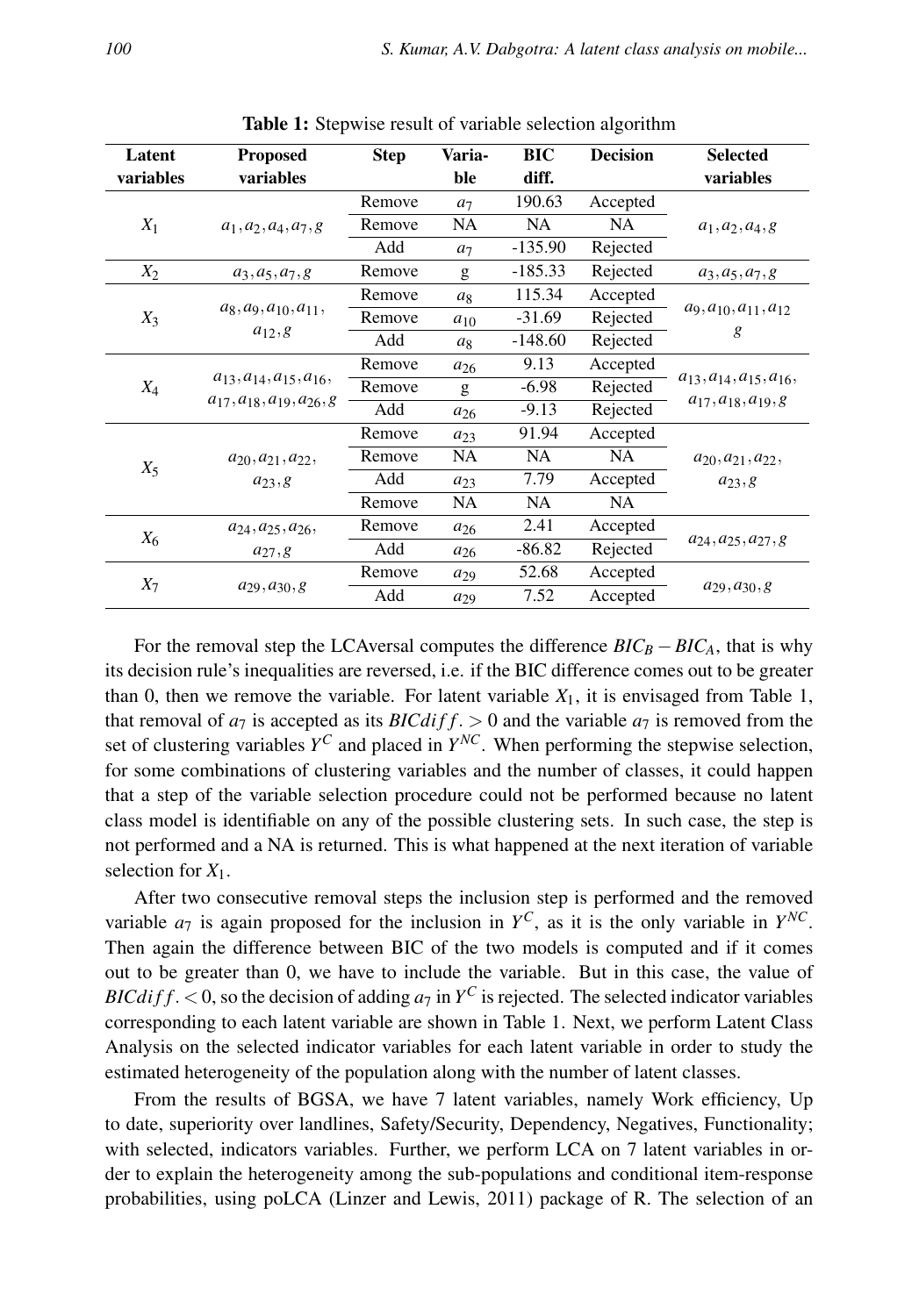appropriate number of latent classes for each of the latent variable can be made by comparing the values of BIC or AIC, a suitable measure for variable selection. Models considered in our analysis are simple extensions of the basic LC models as proposed by Biemer and Wiesen (2002) with grouping variables. The use of grouping variables has been suggested by Hui and Walter (1980) to either ensure that the model is identifiable, or to improve the fit of the model or to reduce the effect of unobserved heterogeneity. Following Hui-Walter approach, we choose gender, brand and addiction as grouping variables. Table 2 shows the goodness of fit statistics and other statistics with optimal number of latent classes for each latent variable.

From Table 2 it is clear that the data set is best fitted for a 3-class model for all the latent variables except for  $X_7$ , which has 2-class best fitted model, as the corresponding BIC as well as AIC values for each of the latent variables are the lowest. The data were inconsistent with several other possible models for each of the latent variable.

| Latent<br>variables | No. of<br>opt. | <b>Grouping</b><br>variables | <b>Residual</b><br>d.f. | Max.<br>log- | $\overline{\chi^2}$ | <b>AIC</b> | <b>BIC</b> |
|---------------------|----------------|------------------------------|-------------------------|--------------|---------------------|------------|------------|
|                     | classes        |                              |                         | likelihood   |                     |            |            |
|                     |                | -                            | 158                     | $-1010.415$  | 310.0607            | 2134.849   | 2355.075   |
| $X_1$               | 3              | g                            | 156                     | $-1006.924$  | 311.4976            | 2132.83    | 2349.325   |
|                     |                | g&b                          | 152                     | $-1003.858$  | 336.3663            | 2131.716   | 2340.407   |
|                     |                |                              | 158                     | $-1072.475$  | 267.0177            | 2279.204   | 2482.431   |
| $X_2$               | 3              | g                            | 156                     | $-1068.602$  | 279.4936            | 2266.949   | 2475.444   |
|                     |                | g&b                          | 152                     | $-1064.097$  | 312.6338            | 2252.195   | 2460.885   |
|                     |                | -                            | 140                     | $-1315.987$  | 2585.898            | 2819.974   | 3169.056   |
| $X_3$               | 3              | g                            | 138                     | $-1293.091$  | 2695.378            | 2738.182   | 2993.996   |
|                     |                | $\overline{\phantom{0}}$     | 86                      | $-1807.442$  | 696845.5            | 3870.883   | 4301.728   |
| $X_4$               | 3              | g                            | 84                      | $-1801.077$  | 1006308             | 3862.154   | 4299.73    |
|                     |                | $\overline{\phantom{a}}$     | 140                     | $-1316.358$  | 1023.609            | 2780.716   | 3029.798   |
| $X_5$               | 3              | g                            | 138                     | $-1310.409$  | 1559.712            | 2772.819   | 3028.633   |
|                     |                | g&a                          | 134                     | $-1300.755$  | 1726.56             | 2761.51    | 3020.788   |
|                     |                | $\overline{\phantom{0}}$     | 158                     | $-1148.867$  | 285.8787            | 2369.734   | 2578.228   |
| $X_6$               | 3              | g                            | 156                     | $-1128.732$  | 286.4188            | 2345.464   | 2558.691   |
|                     |                | g&a                          | 152                     | $-1105.955$  | 329.6206            | 2335.911   | 2544.601   |
|                     |                | g                            | 8                       | $-781.8273$  | 50.3265             | 1593.655   | 1698.294   |
| $X_7$               | $\overline{2}$ | g&b                          | $\overline{4}$          | $-766.1268$  | 45.0985             | 1585.254   | 1688.356   |
|                     |                | g&a                          | $\overline{4}$          | $-766.1388$  | 51.1466             | 1585.278   | 1688.38    |
|                     |                | g&b&a                        | 16                      | -757.6595    | 94.3307             | 1579.319   | 1687.03    |

|  |  |  | Table 2: The Model diagnostics for different latent variables |  |  |  |  |  |
|--|--|--|---------------------------------------------------------------|--|--|--|--|--|
|--|--|--|---------------------------------------------------------------|--|--|--|--|--|

*d*. *f*. : *degrees o f f reedom*

χ 2 : *Chi*−*square value*

*AIC* : *Akaike in f ormation criterion*

*BIC* : *Bayesian in f ormation criterion*

Since, we have heterogeneous indicator variables measuring the different latent variables and different grouping variables, for this reason various models were considered and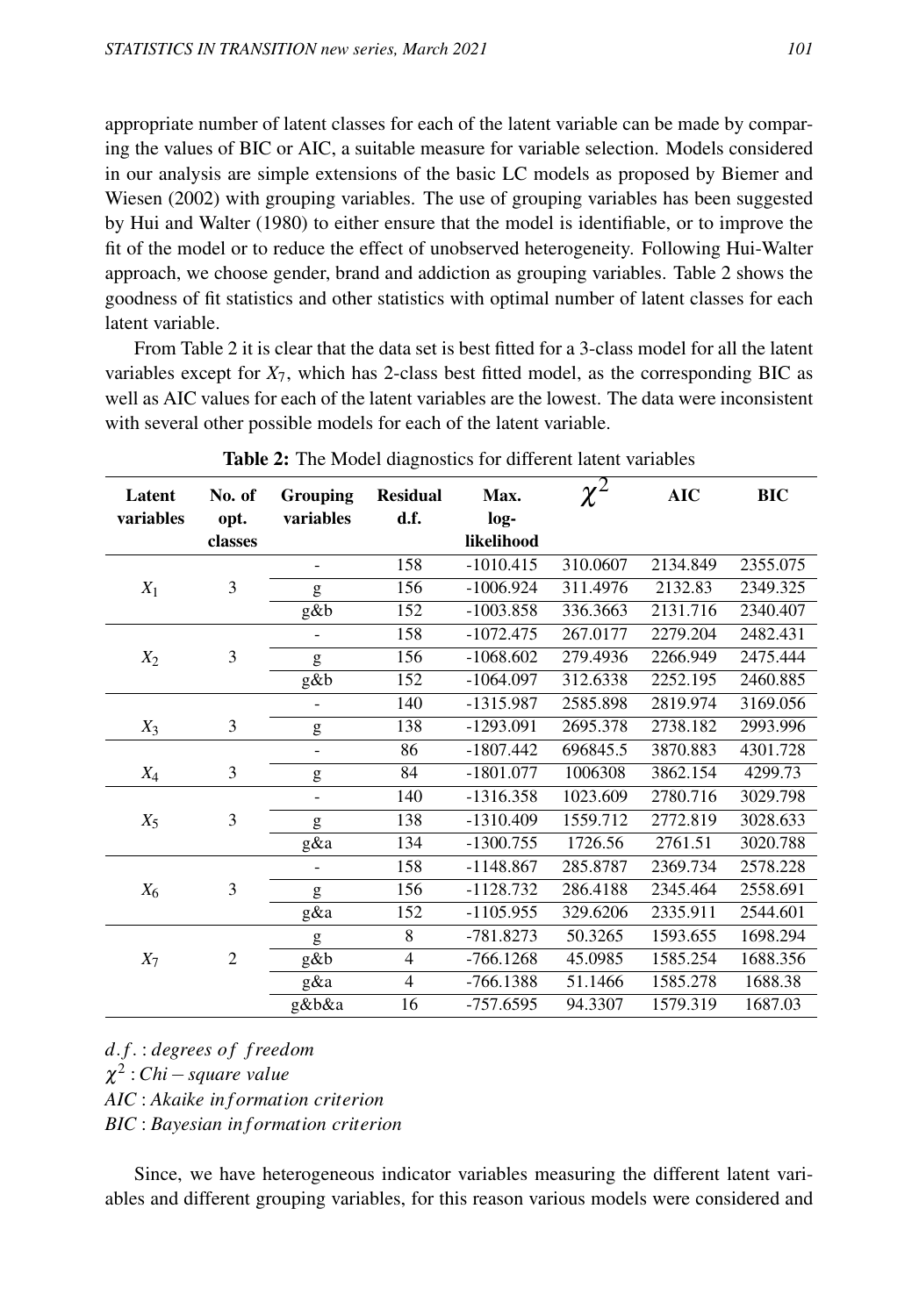tested for their identifiability. Model diagnostics are provided in tTable 2 and the path models of identifiable and efficient models are provided in Figure 2, 3 and 4, for each of the latent variable.



**Figure 2:** Path models for latent variables  $X_1, X_2$  and  $X_3$ 

Figure 3: Path models for latent variables *X*<sup>4</sup> and *X*<sup>5</sup>



From the results of Table 2, it is clear that the data set is best fitted for a 3-class model for all the latent variables except for  $X_7$ , which has 2-class for the best fitted model. Therefore, the underlying latent classes can be identified as "improve"(class 1), "same" (class 2) and "worsen" (class 3) for the latent variables *X*1, *X*2, *X*3, *X*4, *X*<sup>5</sup> *and X*6. And for latent variable  $X_7$ , the underlying latent classes can be identified as "non-calling" (class1) and "calling" (class2).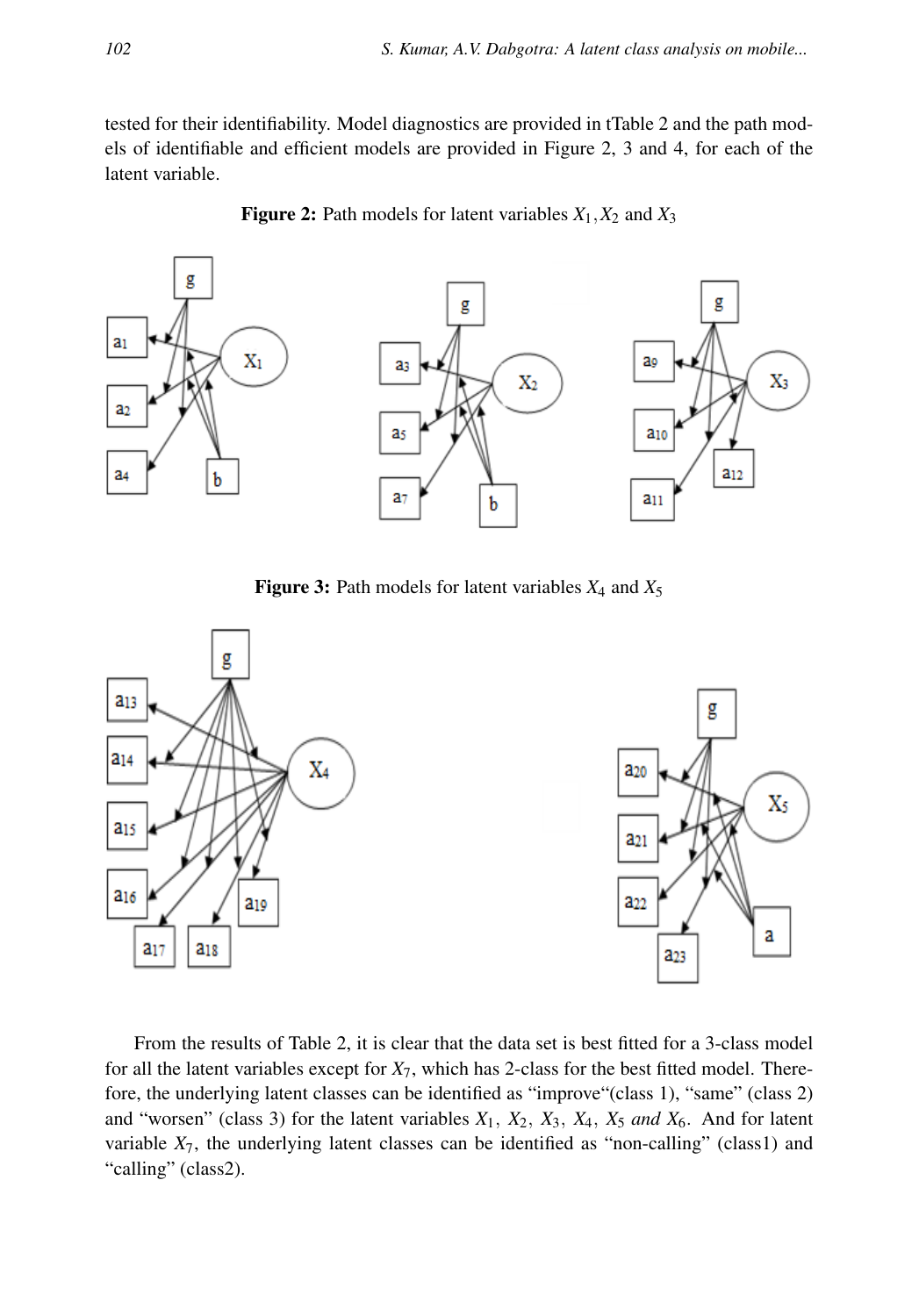

Figure 4: Path models for latent variables  $X_6$  and  $X_7$ 

| Latent                  | Grouping  | <b>Latent class 1</b> | Latent class 2 | <b>Latent class 3</b> |
|-------------------------|-----------|-----------------------|----------------|-----------------------|
| variables               | variables |                       |                |                       |
|                         |           | 0.1946                | 0.2987         | 0.5067                |
| Work efficiency $(X_1)$ | g         | 0.2846                | 0.5149         | 0.2005                |
|                         | g&b       | 0.4871                | 0.3453         | 0.1676                |
|                         |           | 0.2514                | 0.4393         | 0.3093                |
| Up to date $(X_2)$      | g         | 0.1472                | 0.5115         | 0.3785                |
|                         | g&b       | 0.3724                | 0.1721         | 0.4555                |
| Superiority over        |           | 0.3883                | 0.289          | 0.3227                |
| landlines $(X_3)$       | g         | 0.334                 | 0.2344         | 0.4316                |
| Safety/security $(X_4)$ |           | 0.1159                | 0.5639         | 0.3202                |
|                         | g         | 0.1605                | 0.1577         | 0.6818                |
|                         |           | 0.3645                | 0.1916         | 0.4439                |
| Dependency $(X_5)$      | g         | 0.1663                | 0.5233         | 0.3104                |
|                         | g&a       | 0.2919                | 0.2376         | 0.4705                |
|                         |           | 0.4879                | 0.1743         | 0.3379                |
| Negatives $(X_6)$       | g         | 0.1755                | 0.4936         | 0.3309                |
|                         | $g\&a$    | 0.3034                | 0.3236         | 0.373                 |
|                         |           | 0.374                 | 0.626          |                       |
| Functionality $(X_7)$   | g         | 0.1962                | 0.4416         | 0.3622                |
|                         | g&b&a     | 0.2828                | 0.7172         |                       |

The estimated class membership probabilities from the latent class model are summarized in Table 3. For latent variable  $X_1$ , the estimated class membership probabilities with grouping variable gender are 0.2846 for class 1, 0.5149 for class 2 and 0.2005 for class 3, while the estimated class membership probabilities of the same with the inclusion of 1 more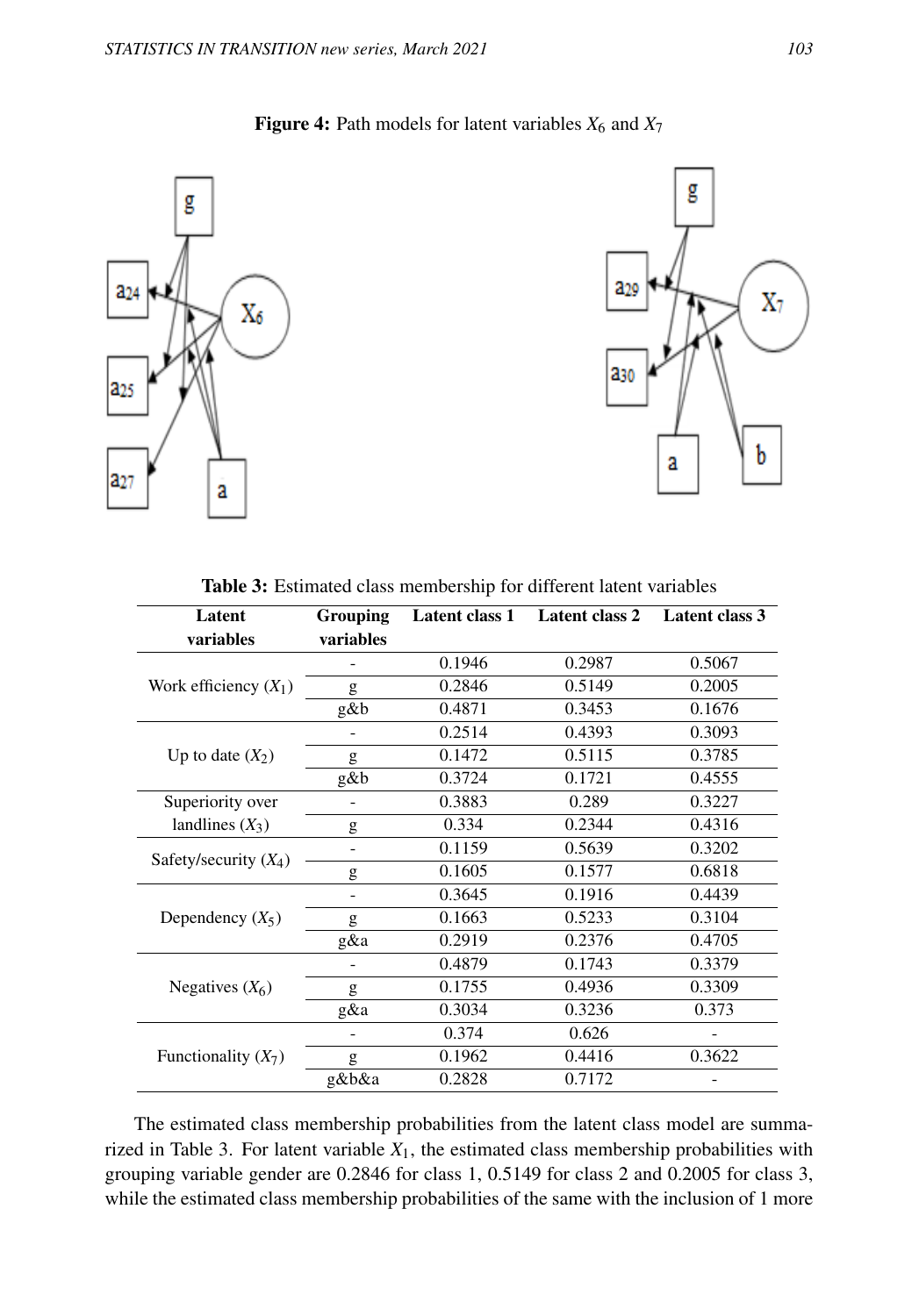grouping variable, i.e. brand, significantly increases to 0.4871 for class 1, 0.3453 for class 2and 0.1676 for class 3, which indicates that the work efficiency increases with the brand of mobile. And for latent variable *X*2, the estimated class membership probabilities with single grouping variable gender are 0.1472 for class 1, 0.5115 for class 2 and 0.3785 for class 3, which again increases significantly with the inclusion of 1 more grouping variable, i.e. brand, to 0.3724, 0.1721 and 0.4555, respectively.

For latent variable  $X_3$  and  $X_4$ , the estimated class membership probabilities increases significantly with the grouping variables gender. Further, for latent variable  $X_5$  and  $X_6$ , the estimated class membership probabilities increase with two grouping variables, i.e. gender and addiction. And for latent variable *X*7, the estimated class membership probabilities with single grouping variable, gender are 0.1962 for class 1, 0.4416 for class 2 and 0.3622 for class 3. Whereas the same probabilities increase to 0.2828 for class 1 and 0.7172 for class 2, with the inclusion of 2 more grouping variables, namely brand and addiction.

Thus, from Table 3 it can be seen that, for all the latent variables considered in the analysis, all are showing higher probabilities of being a member in the latent class 3 than in the latent class 2 or latent class 1, except for latent variable  $X_1$ , which has a higher probability of being in latent class 1 and *X*7, which has a higher probability of being in latent class 2.

|       | Indic-         | Latent                  |              |                |        | <b>Categories</b> |                |        |                |
|-------|----------------|-------------------------|--------------|----------------|--------|-------------------|----------------|--------|----------------|
|       | tors           | classes                 | $\mathbf{1}$ | $\overline{2}$ | 3      | $\boldsymbol{4}$  | $\overline{5}$ | 6      | $\overline{7}$ |
|       |                | 1                       | 0.0000       | 0.0126         | 0.0844 | 0.1399            | 0.2886         | 0.4331 | 0.0413         |
|       | $a_1$          | $\overline{2}$          | 0.0000       | 0.0588         | 0.0000 | 0.0000            | 0.0000         | 0.3635 | 0.5777         |
|       |                | $\overline{3}$          | 0.1395       | 0.1768         | 0.1728 | 0.0116            | 0.4994         | 0.0000 | 0.0000         |
|       |                | 1                       | 0.0000       | 0.0000         | 0.1296 | 0.2086            | 0.4016         | 0.2603 | 0.0000         |
| $X_1$ | $a_2$          | $\overline{2}$          | 0.0275       | 0.0918         | 0.0000 | 0.1096            | 0.0966         | 0.2689 | 0.4056         |
|       |                | $\overline{3}$          | 0.3058       | 0.1732         | 0.0696 | 0.4228            | 0.0000         | 0.0000 | 0.0286         |
|       |                | $\mathbf{1}$            | 0.0000       | 0.0096         | 0.0622 | 0.0468            | 0.2511         | 0.3619 | 0.2683         |
|       | $a_4$          | $\mathbf{2}$            | 0.0952       | 0.0143         | 0.0000 | 0.0226            | 0.0690         | 0.2050 | 0.5939         |
|       |                | $\overline{3}$          | 0.0549       | 0.0263         | 0.0422 | 0.2913            | 0.4384         | 0.0593 | 0.0877         |
|       |                | $\mathbf{1}$            | 0.0355       | 0.0137         | 0.0362 | 0.1368            | 0.1552         | 0.4503 | 0.1724         |
|       | $a_3$          | $\overline{2}$          | 0.0400       | 0.1061         | 0.1017 | 0.0721            | 0.4888         | 0.1914 | 0.0000         |
|       |                | $\overline{3}$          | 0.0687       | 0.0000         | 0.0551 | 0.0456            | 0.1911         | 0.1341 | 0.5054         |
|       |                | $\mathbf{1}$            | 0.0141       | 0.0374         | 0.0381 | 0.2422            | 0.2892         | 0.1950 | 0.1840         |
| $X_2$ | a <sub>5</sub> | $\mathbf{2}$            | 0.0000       | 0.1916         | 0.1117 | 0.1229            | 0.2973         | 0.2765 | 0.0000         |
|       |                | $\overline{\mathbf{3}}$ | 0.0706       | 0.0202         | 0.0805 | 0.0941            | 0.0000         | 0.2387 | 0.4959         |
|       |                | $\mathbf{1}$            | 0.0223       | 0.0882         | 0.0919 | 0.2347            | 0.0787         | 0.2133 | 0.2709         |
|       | a <sub>7</sub> | $\mathbf{2}$            | 0.1598       | 0.1078         | 0.1269 | 0.0000            | 0.2871         | 0.1461 | 0.1723         |
|       |                | 3                       | 0.0342       | 0.0000         | 0.0000 | 0.0646            | 0.2786         | 0.3039 | 0.3187         |
|       |                | $\mathbf{1}$            | 0.0974       | 0.1110         | 0.0899 | 0.0172            | 0.2832         | 0.2617 | 0.1396         |
|       | a <sub>9</sub> | $\mathbf{2}$            | 0.0369       | 0.0213         | 0.1569 | 0.4140            | 0.1566         | 0.0000 | 0.2144         |
|       |                | $\overline{\mathbf{3}}$ | 0.0129       | 0.0000         | 0.0293 | 0.0000            | 0.0206         | 0.1656 | 0.7716         |
|       |                | 1                       | 0.0879       | 0.1539         | 0.0559 | 0.1046            | 0.2215         | 0.2841 | 0.0921         |
|       | $a_{10}$       | $\overline{c}$          | 0.0488       | 0.0000         | 0.2393 | 0.4690            | 0.1022         | 0.1408 | 0.0000         |
|       |                | 3                       | 0.0246       | 0.0000         | 0.0000 | 0.0000            | 0.0438         | 0.2342 | 0.6974         |
| $X_3$ |                |                         |              |                |        |                   |                |        |                |

Table 4: Estimated conditional item response probabilities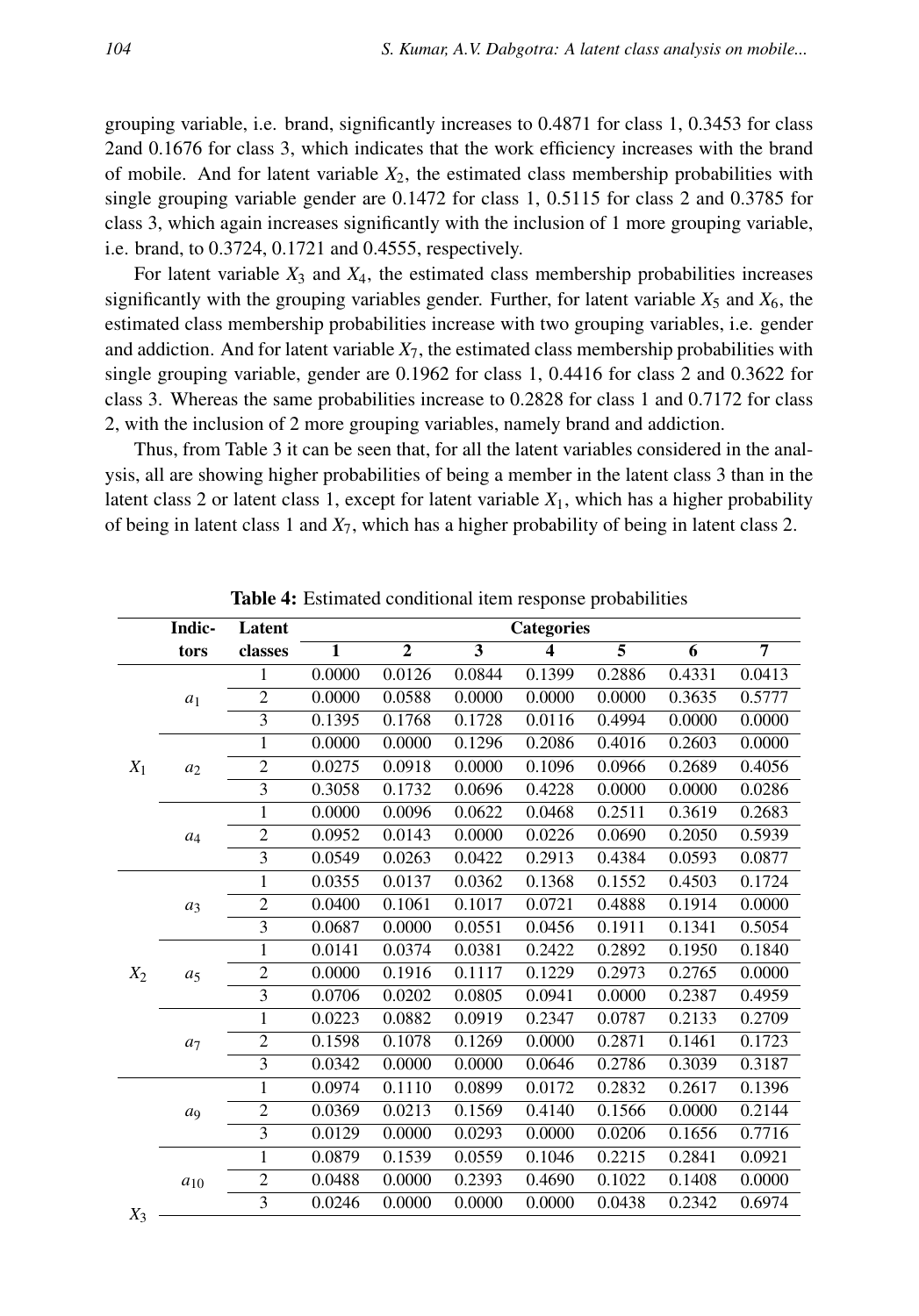|       | Indic-   | Latent                           |                  |                  |                         | <b>Categories</b>       |                  |                  |                  |
|-------|----------|----------------------------------|------------------|------------------|-------------------------|-------------------------|------------------|------------------|------------------|
|       | tors     | classes                          | $\mathbf{1}$     | $\mathbf 2$      | $\overline{\mathbf{3}}$ | $\overline{\mathbf{4}}$ | $\overline{5}$   | 6                | $\overline{7}$   |
|       |          | $\,1$                            | 0.0551           | 0.1119           | 0.1106                  | 0.0840                  | 0.2054           | 0.3647           | 0.0682           |
|       | $a_{11}$ | $\overline{2}$                   | 0.0000           | 0.0000           | 0.0218                  | 0.4234                  | 0.2257           | 0.0000           | 0.3292           |
|       |          | $\overline{3}$                   | 0.0115           | 0.0000           | 0.0108                  | 0.0298                  | 0.0000           | 0.1617           | 0.7862           |
|       |          | $\overline{1}$                   | 0.1652           | 0.1306           | 0.1566                  | 0.1324                  | 0.1277           | 0.2874           | 0.0000           |
|       | $a_{12}$ | $\overline{2}$                   | 0.0374           | 0.0923           | 0.1199                  | 0.4178                  | 0.2719           | 0.0245           | 0.0361           |
|       |          | $\overline{3}$                   | 0.0467           | 0.0112           | 0.0194                  | 0.0279                  | 0.0891           | 0.2298           | 0.5759           |
|       |          | $\mathbf{1}$                     | 0.0000           | 0.0000           | 0.0340                  | 0.1150                  | 0.4882           | 0.3015           | 0.0612           |
|       | $a_{13}$ | $\overline{c}$                   | 0.0593           | 0.0603           | 0.0840                  | 0.2334                  | 0.1514           | 0.2136           | 0.1981           |
|       |          | $\overline{3}$                   | 0.0000           | 0.0066           | 0.0068                  | 0.0080                  | 0.0420           | 0.1263           | 0.8102           |
|       |          | $\mathbf{1}$                     | 0.0000           | 0.0873           | 0.0000                  | 0.0000                  | 0.1181           | 0.7481           | 0.0464           |
|       | $a_{14}$ | $\overline{c}$                   | 0.0000           | 0.0000           | 0.1482                  | 0.2964                  | 0.2055           | 0.0922           | 0.2577           |
|       |          | $\overline{3}$                   | 0.0137           | 0.0000           | 0.0000                  | 0.0000                  | 0.0206           | 0.0493           | 0.9164           |
|       |          | $\mathbf{1}$                     | 0.0293           | 0.0582           | 0.0287                  | 0.000                   | 0.2635           | 0.5319           | 0.0884           |
|       | $a_{15}$ | $\overline{c}$                   | 0.0000           | 0.1183           | 0.1190                  | 0.321                   | 0.2534           | 0.1552           | 0.0331           |
|       |          | 3                                | 0.0411           | 0.0069           | 0.0069                  | 0.008                   | 0.0301           | 0.1336           | 0.7734           |
| $X_4$ |          | $\mathbf{1}$                     | 0.0873           | 0.0291           | 0.1491                  | 0.0280                  | 0.5203           | 0.1862           | 0.0000           |
|       | $a_{16}$ | $\overline{c}$                   | 0.0852           | 0.0896           | 0.1175                  | 0.4252                  | 0.1530           | 0.0991           | 0.0305           |
|       |          | 3                                | 0.0831           | 0.0272           | 0.0268                  | 0.0870                  | 0.1574           | 0.1663           | 0.4521           |
|       |          | $\mathbf{1}$                     | 0.0000           | 0.0574           | 0.0291                  | 0.0000                  | 0.1792           | 0.4605           | 0.2738           |
|       | $a_{17}$ | $\overline{2}$                   | 0.0000           | 0.0342           | 0.0891                  | 0.3966                  | 0.1773           | 0.1848           | 0.1179           |
|       |          | $\overline{\mathbf{3}}$          | 0.0274           | 0.0540           | 0.0137                  | 0.0454                  | 0.0539           | 0.1024           | 0.7033           |
|       |          | 1                                | 0.0000           | 0.0584           | 0.0000                  | 0.0300                  | 0.2379           | 0.6445           | 0.0292           |
|       | $a_{18}$ | $\overline{2}$                   | 0.1499           | 0.0904           | 0.1196                  | 0.3279                  | 0.1023           | 0.1529           | 0.0570           |
|       |          | $\overline{\overline{3}}$        | 0.0544           | 0.0476           | 0.0683                  | 0.0199                  | 0.1259           | 0.1967           | 0.4871           |
|       |          | 1                                | 0.0000           | 0.0291           | 0.0000                  | 0.0000                  | 0.0629           | 0.5629           | 0.3450           |
|       | $a_{19}$ | $\mathbf{2}$                     | 0.0296           | 0.0000           | 0.0889                  | 0.1484                  | 0.3171           | 0.2772           | 0.1387           |
|       |          | $\overline{\overline{3}}$        | 0.0000           | 0.0000           | 0.0000                  | 0.0342                  | 0.0147           | 0.1872           | 0.7639           |
|       |          | $\mathbf{1}$                     | 0.0341           | 0.1000           | 0.1601                  | 0.0343                  | 0.2779           | 0.3065           | 0.0872           |
|       | $a_{20}$ | $\mathbf{2}$                     | 0.0709           | 0.0000           | 0.0000                  | 0.4495                  | 0.3483           | 0.1313           | 0.0000           |
|       |          | $\overline{3}$                   | 0.0026           | 0.0075           | 0.0000                  | 0.0000                  | 0.0688           | 0.1309           | 0.7902           |
|       |          | $\mathbf{1}$                     | 0.0732           | 0.1212           | 0.1413                  | 0.1166                  | 0.2538           | 0.2486           | 0.0453           |
|       | $a_{21}$ | $\overline{c}$                   | 0.1459           | 0.0478           | 0.0821                  | 0.3367                  | 0.2257           | 0.1367           | 0.0252           |
| $X_5$ |          | $\overline{3}$                   | 0.0100           | 0.0000           | 0.0000                  | 0.0357                  | 0.0662           | 0.2535           | 0.6346           |
|       |          | $\mathbf{1}$                     | 0.0000           | 0.1601           | 0.0250                  | 0.0000                  | 0.2837           | 0.2869           | 0.2443           |
|       | $a_{22}$ | $\overline{c}$<br>$\overline{3}$ | 0.0585           | 0.0000           | 0.0000                  | 0.4485                  | 0.0560           | 0.2388           | 0.1982           |
|       |          |                                  | 0.0201<br>0.2360 | 0.0000           | 0.0441                  | 0.0218                  | 0.0440           | 0.1682<br>0.0000 | 0.7018           |
|       |          | 1                                |                  | 0.1806           | 0.1702<br>0.0000        | 0.1703                  | 0.2429           |                  | 0.0000<br>0.0000 |
|       | $a_{23}$ | $\overline{\mathbf{c}}$          | 0.2494           | 0.0636           |                         | 0.4142                  | 0.1439           | 0.1289<br>0.1038 |                  |
|       |          | 3<br>1                           | 0.1249           | 0.0843<br>0.0927 | 0.0931<br>0.2772        | 0.1718<br>0.1631        | 0.2534<br>0.3185 | 0.0321           | 0.1688<br>0.0426 |
|       |          | $\boldsymbol{2}$                 | 0.0738<br>0.1474 | 0.1395           | 0.0000                  | 0.0000                  | 0.0000           | 0.2340           | 0.4791           |
|       | $a_{24}$ | 3                                | 0.0000           | 0.0166           | 0.0000                  | 0.2432                  | 0.3924           | 0.3096           | 0.0382           |
|       |          | 1                                | 0.0000           | 0.1601           | 0.0774                  | 0.3035                  | 0.1927           | 0.1962           | 0.0701           |
| $X_6$ |          | $\overline{\mathbf{c}}$          | 0.2021           | 0.0269           | 0.0198                  | 0.0000                  | 0.1330           | 0.0943           | 0.5238           |
|       | $a_{25}$ | 3                                | 0.0000           | 0.0219           | 0.0827                  | 0.1665                  | 0.2039           | 0.2973           | 0.2277           |
|       |          |                                  |                  |                  |                         |                         |                  |                  |                  |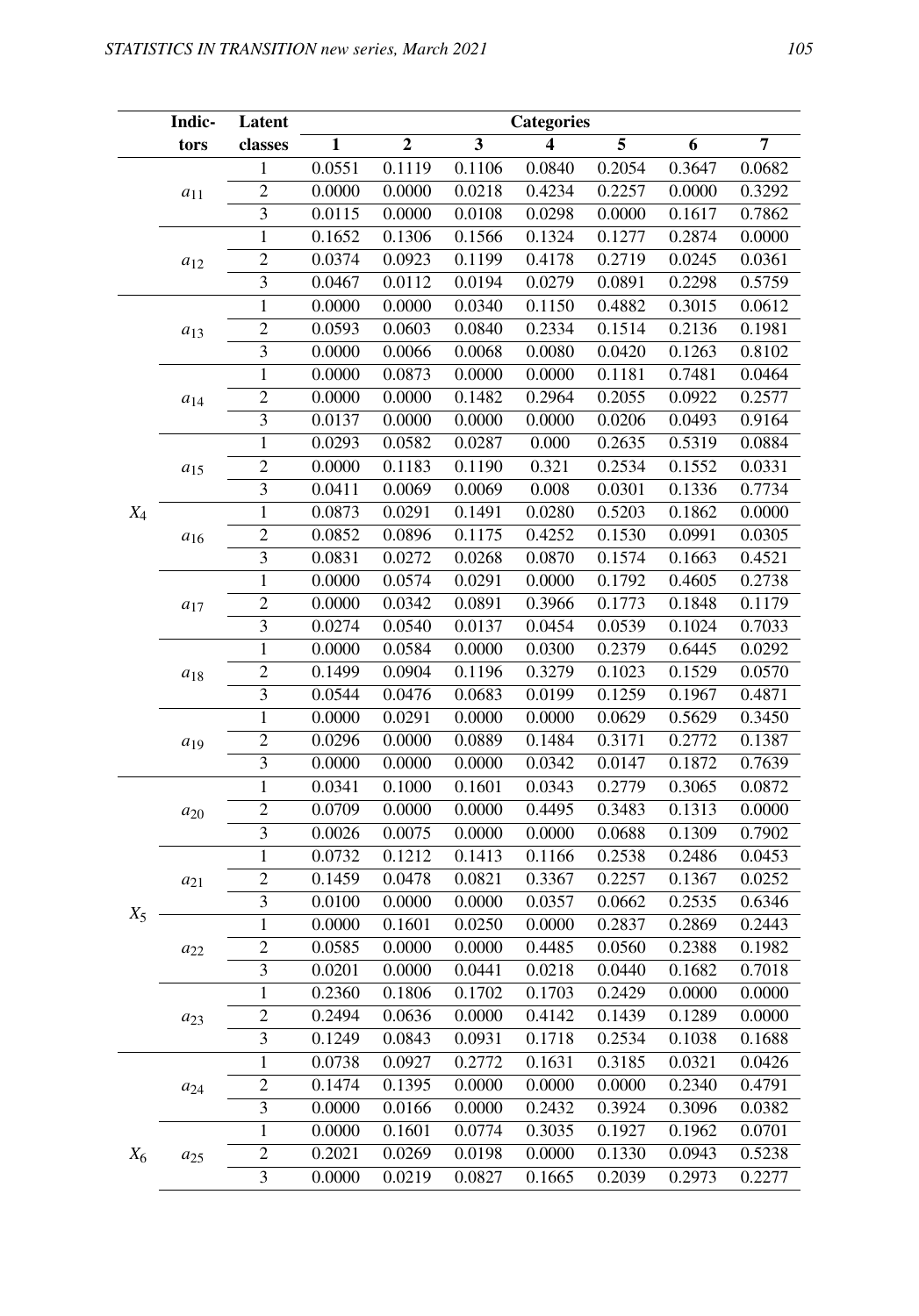|       | Indic-   | Latent         |        |              |        | <b>Categories</b> |        |        |        |
|-------|----------|----------------|--------|--------------|--------|-------------------|--------|--------|--------|
|       | tors     | classes        |        | $\mathbf{2}$ | 3      | 4                 | 5      | 6      | 7      |
|       |          |                | 0.0000 | 0.1997       | 0.1399 | 0.4699            | 0.1613 | 0.0000 | 0.0292 |
|       | $a_{27}$ | 2              | 0.1604 | 0.0582       | 0.1093 | 0.0699            | 0.0591 | 0.2006 | 0.3425 |
|       |          | 3              | 0.0612 | 0.0000       | 0.0796 | 0.0207            | 0.3813 | 0.3772 | 0.0799 |
|       |          |                | 0.7021 | 0.0372       | 0.0000 | 0.0085            | 0.0293 | 0.0289 | 0.1941 |
|       | $a_{29}$ | $\overline{2}$ | 0.1467 | 0.1417       | 0.0977 | 0.2507            | 0.1579 | 0.1515 | 0.0538 |
| $X_7$ |          |                | 0.4618 | 0.0000       | 0.0236 | 0.0000            | 0.0074 | 0.000  | 0.507  |
|       | $a_{30}$ | 2              | 0.0590 | 0.1173       | 0.0950 | 0.2802            | 0.2121 | 0.202  | 0.0345 |

Table 4 provides the estimated conditional item response probabilities for each of the indicator variables corresponding to the different latent variables. The rows of Table 4 correspond to different latent classes of each latent variables and columns correspond to different categories of each of the indicator variable. For latent variable *X*<sup>1</sup> (work efficiency), the conditional probabilities  $P[a_1 = 7|X_1 = 1] = 0.6466$  and  $P[a_4 = 7|X_1 = 1] = 0.6393$ , by considering grouping variable gender, envisaged that the respondents (students) are confused on the importance of cell phones for efficient time usage and multitasking given their work efficiency, respectively. While the fact that the same conditional probabilities by considering two grouping variables, namely gender and brand, reduces to 0.0413 and 0.2683, respectively, indicates that the brand of mobile phones plays an important role for students to make their work efficiently.

For latent variable  $X_2$  (up to date), the conditional probabilities obtained by considering grouping variables, gender and brand, did not depict any peculiarities in the responses of the respondents. This means that the respondents believe that they remain up to date with the help of cell phones.

For latent variable  $X_3$  (superiority over landlines), the conditional probabilities  $P[a_9 =$  $7|X_3 = 1| = 0.8282$ ,  $P[a_{10} = 7|X_3 = 1] = 0.7734$ ,  $P[a_{11} = 7|X_3 = 1] = 0.7881$  and  $P[a_{12} = 1] = 0.7881$  $7|X_3 = 1| = 0.6037$ , without considering any covariates, indicate that the respondents are not sure about their preference of cell phones over landlines. While the inclusion of the grouping variable gender, these conditional probabilities reduce to 0.1396, 0.0921, 0.0682 and 0.000, respectively, which indicates that the respondents have influence on their preference of cell phones over landlines.

For latent variable *X*<sup>4</sup> (safety/security), none of the conditional probabilities, when considered with the grouping variable, gender, indicates any sort of unexpected behaviour. This implies that respondents believed that carrying cell phones make them feel safe and secure.

Further, for latent variables  $X_5$  (dependency) and  $X_6$  (negatives), the respondents believe that they are dependent on the cell phones which have negative impacts on their life. And for latent variable  $X_7$  (functionality), the results signify that the respondents are comfortable for providing their opinion about the non-calling functionality of cell phones.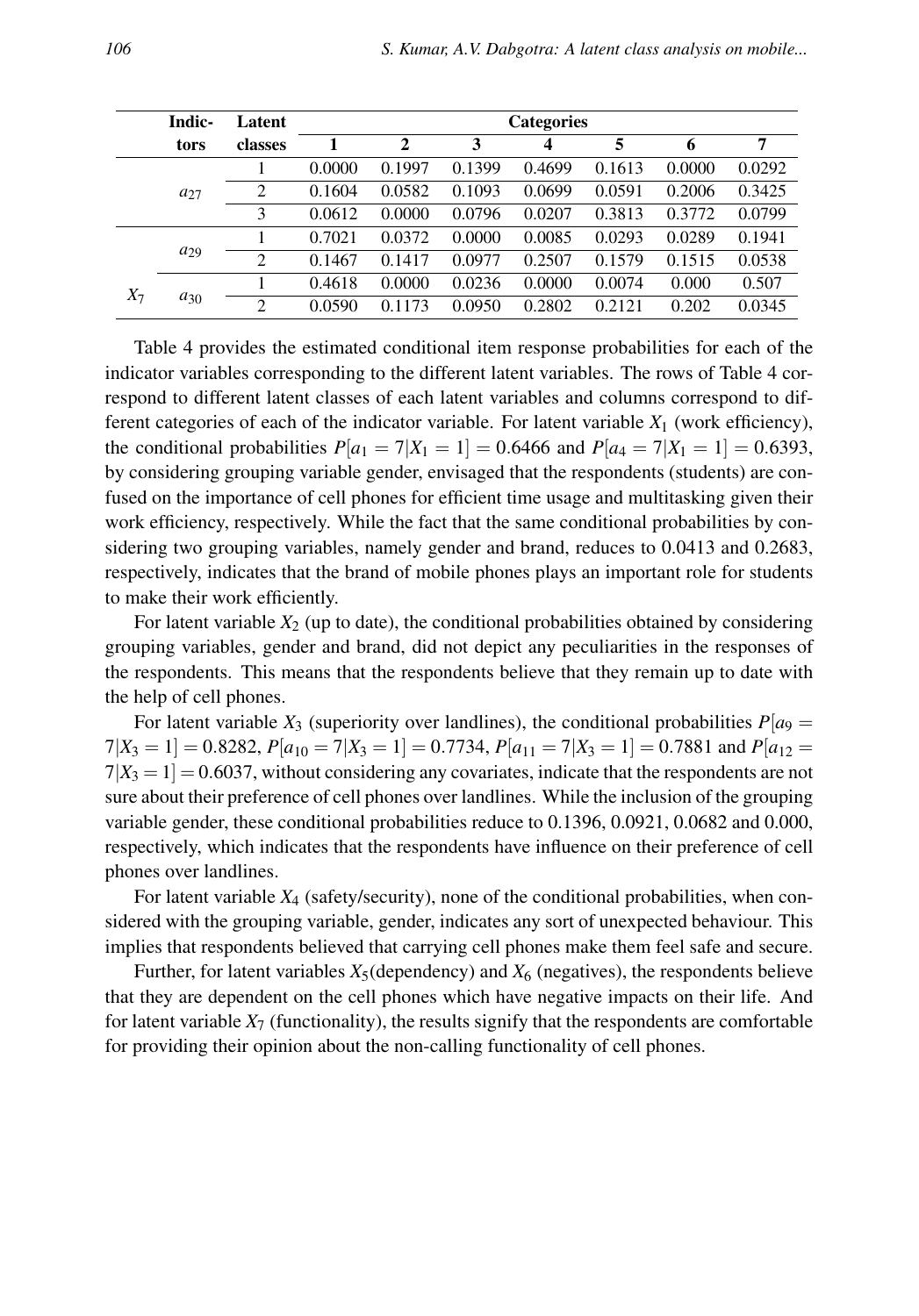| Latent    | Latent                  | <b>Covariates</b>                                                                                                                                                                                                                                                                                                                                                                                                              | Coefficient | Std.   | $t-$       | p-               |
|-----------|-------------------------|--------------------------------------------------------------------------------------------------------------------------------------------------------------------------------------------------------------------------------------------------------------------------------------------------------------------------------------------------------------------------------------------------------------------------------|-------------|--------|------------|------------------|
| variables | classes                 |                                                                                                                                                                                                                                                                                                                                                                                                                                |             | error  | statistics | value            |
|           |                         | (Intercept)                                                                                                                                                                                                                                                                                                                                                                                                                    | $-6.2089$   | 2.2710 | $-2.734$   | 0.007            |
|           |                         | $\mathbf{g}% _{T}=\mathbf{g}_{T}=\mathbf{g}_{T}=\mathbf{g}_{T}=\mathbf{g}_{T}=\mathbf{g}_{T}=\mathbf{g}_{T}=\mathbf{g}_{T}=\mathbf{g}_{T}=\mathbf{g}_{T}=\mathbf{g}_{T}=\mathbf{g}_{T}=\mathbf{g}_{T}=\mathbf{g}_{T}=\mathbf{g}_{T}=\mathbf{g}_{T}=\mathbf{g}_{T}=\mathbf{g}_{T}=\mathbf{g}_{T}=\mathbf{g}_{T}=\mathbf{g}_{T}=\mathbf{g}_{T}=\mathbf{g}_{T}=\mathbf{g}_{T}=\mathbf{g}_{T}=\mathbf{g}_{T}=\mathbf{g}_{T}=\math$ | 4.2355      | 1.7516 | 2.418      | 0.017            |
|           | $\overline{c}$          | b                                                                                                                                                                                                                                                                                                                                                                                                                              | 2.3226      | 0.8163 | 2.845      | 0.005            |
|           |                         | g:b                                                                                                                                                                                                                                                                                                                                                                                                                            | $-1.6652$   | 0.6313 | $-2.638$   | 0.009            |
| $X_1$     |                         | (Intercept)                                                                                                                                                                                                                                                                                                                                                                                                                    | 30.4070     | 0.4634 | 65.611     | 0.000            |
|           | $\overline{\mathbf{3}}$ | g                                                                                                                                                                                                                                                                                                                                                                                                                              | $-31.2964$  | 0.5003 | $-62.555$  | 0.000            |
|           |                         | b                                                                                                                                                                                                                                                                                                                                                                                                                              | $-10.0995$  | 0.3870 | $-26.097$  | 0.000            |
|           |                         | g:b                                                                                                                                                                                                                                                                                                                                                                                                                            | 10.1252     | 0.2639 | 38.367     | 0.000            |
|           |                         | (Intercept)                                                                                                                                                                                                                                                                                                                                                                                                                    | 51.2779     | 4.3713 | 11.730     | $\boldsymbol{0}$ |
|           | $\sqrt{2}$              | g                                                                                                                                                                                                                                                                                                                                                                                                                              | $-43.2907$  | 4.4161 | $-9.803$   | $\overline{0}$   |
|           |                         | b                                                                                                                                                                                                                                                                                                                                                                                                                              | $-18.1251$  | 1.6642 | $-10.891$  | $\boldsymbol{0}$ |
| $X_2$     |                         | g:b                                                                                                                                                                                                                                                                                                                                                                                                                            | 14.7831     | 1.4530 | 10.174     | $\boldsymbol{0}$ |
|           |                         | (Intercept)                                                                                                                                                                                                                                                                                                                                                                                                                    | 46.5247     | 4.3529 | 10.688     | 0.000            |
|           | 3                       | g                                                                                                                                                                                                                                                                                                                                                                                                                              | -39.9030    | 4.3566 | $-9.159$   | 0.000            |
|           |                         | b                                                                                                                                                                                                                                                                                                                                                                                                                              | $-15.4059$  | 1.4736 | $-10.454$  | 0.000            |
|           |                         | g:b                                                                                                                                                                                                                                                                                                                                                                                                                            | 13.2461     | 1.4492 | 9.140      | 0.000            |
|           | $\overline{2}$          | (Intercept)                                                                                                                                                                                                                                                                                                                                                                                                                    | $-1.1287$   | 0.7469 | $-1.511$   | 0.133            |
| $X_3$     | $\overline{\mathbf{3}}$ | g                                                                                                                                                                                                                                                                                                                                                                                                                              | 0.6227      | 0.5670 | 1.098      | 0.274            |
|           |                         | (Intercept)                                                                                                                                                                                                                                                                                                                                                                                                                    | $-0.7873$   | 0.6032 | $-1.305$   | 0.194            |
|           |                         | g                                                                                                                                                                                                                                                                                                                                                                                                                              | 0.8256      | 0.4564 | 1.809      | 0.073            |
|           | $\overline{c}$          | (Intercept)                                                                                                                                                                                                                                                                                                                                                                                                                    | $-15.3427$  | 0.8012 | $-19.148$  | 0                |
| $X_4$     |                         | g                                                                                                                                                                                                                                                                                                                                                                                                                              | 14.9957     | 0.4724 | 31.743     | $\boldsymbol{0}$ |
|           | 3                       | (Intercept)                                                                                                                                                                                                                                                                                                                                                                                                                    | $-14.3230$  | 0.6323 | $-22.65$   | 0.000            |
|           |                         | g                                                                                                                                                                                                                                                                                                                                                                                                                              | 15.3336     | 0.5957 | 25.74      | 0.000            |
|           |                         | (Intercept)                                                                                                                                                                                                                                                                                                                                                                                                                    | $-37.4900$  | 0.5915 | $-63.379$  | $\boldsymbol{0}$ |
|           | $\sqrt{2}$              | $\mathbf{g}% _{T}=\mathbf{g}_{T}=\mathbf{g}_{T}=\mathbf{g}_{T}=\mathbf{g}_{T}=\mathbf{g}_{T}=\mathbf{g}_{T}=\mathbf{g}_{T}=\mathbf{g}_{T}=\mathbf{g}_{T}=\mathbf{g}_{T}=\mathbf{g}_{T}=\mathbf{g}_{T}=\mathbf{g}_{T}=\mathbf{g}_{T}=\mathbf{g}_{T}=\mathbf{g}_{T}=\mathbf{g}_{T}=\mathbf{g}_{T}=\mathbf{g}_{T}=\mathbf{g}_{T}=\mathbf{g}_{T}=\mathbf{g}_{T}=\mathbf{g}_{T}=\mathbf{g}_{T}=\mathbf{g}_{T}=\mathbf{g}_{T}=\math$ | 35.0006     | 0.6209 | 56.369     | $\mathbf{0}$     |
|           |                         | a                                                                                                                                                                                                                                                                                                                                                                                                                              | 12.8783     | 0.4421 | 29.126     | $\Omega$         |
| $X_5$     |                         | g:a                                                                                                                                                                                                                                                                                                                                                                                                                            | $-12.0000$  | 0.3340 | $-35.919$  | $\overline{0}$   |
|           |                         | (Intercept)                                                                                                                                                                                                                                                                                                                                                                                                                    | $-5.8590$   | 0.6810 | $-8.603$   | 0.000            |
|           | 3                       | g                                                                                                                                                                                                                                                                                                                                                                                                                              | 1.6838      | 0.6976 | 2.414      | 0.017            |
|           |                         | a                                                                                                                                                                                                                                                                                                                                                                                                                              | 2.0573      | 0.3646 | 5.642      | 0.000            |
|           |                         | g:a                                                                                                                                                                                                                                                                                                                                                                                                                            | $-0.4166$   | 0.2767 | $-1.505$   | 0.135            |
|           |                         | (Intercept)                                                                                                                                                                                                                                                                                                                                                                                                                    | 30.3755     | 0.4583 | 66.277     | $\overline{0}$   |
|           | $\sqrt{2}$              | g                                                                                                                                                                                                                                                                                                                                                                                                                              | $-31.9703$  | 0.4712 | $-67.842$  | $\boldsymbol{0}$ |
|           |                         | $\rm{a}$                                                                                                                                                                                                                                                                                                                                                                                                                       | $-10.3418$  | 0.3147 | $-32.857$  | $\overline{0}$   |
| $X_6$     |                         | g:a                                                                                                                                                                                                                                                                                                                                                                                                                            | 10.9406     | 0.2395 | 45.670     | $\overline{0}$   |
|           |                         | (Intercept)                                                                                                                                                                                                                                                                                                                                                                                                                    | 29.2397     | 0.5782 | 50.568     | 0.000            |
|           | 3                       | g                                                                                                                                                                                                                                                                                                                                                                                                                              | $-31.2611$  | 0.5784 | $-54.044$  | 0.000            |
|           |                         | $\mathbf a$                                                                                                                                                                                                                                                                                                                                                                                                                    | $-9.9287$   | 0.3416 | $-29.063$  | 0.000            |
|           |                         | g:a                                                                                                                                                                                                                                                                                                                                                                                                                            | 10.7219     | 0.2797 | 38.331     | 0.000            |

## Table 5: Estimated coefficients on the covariates along with standard error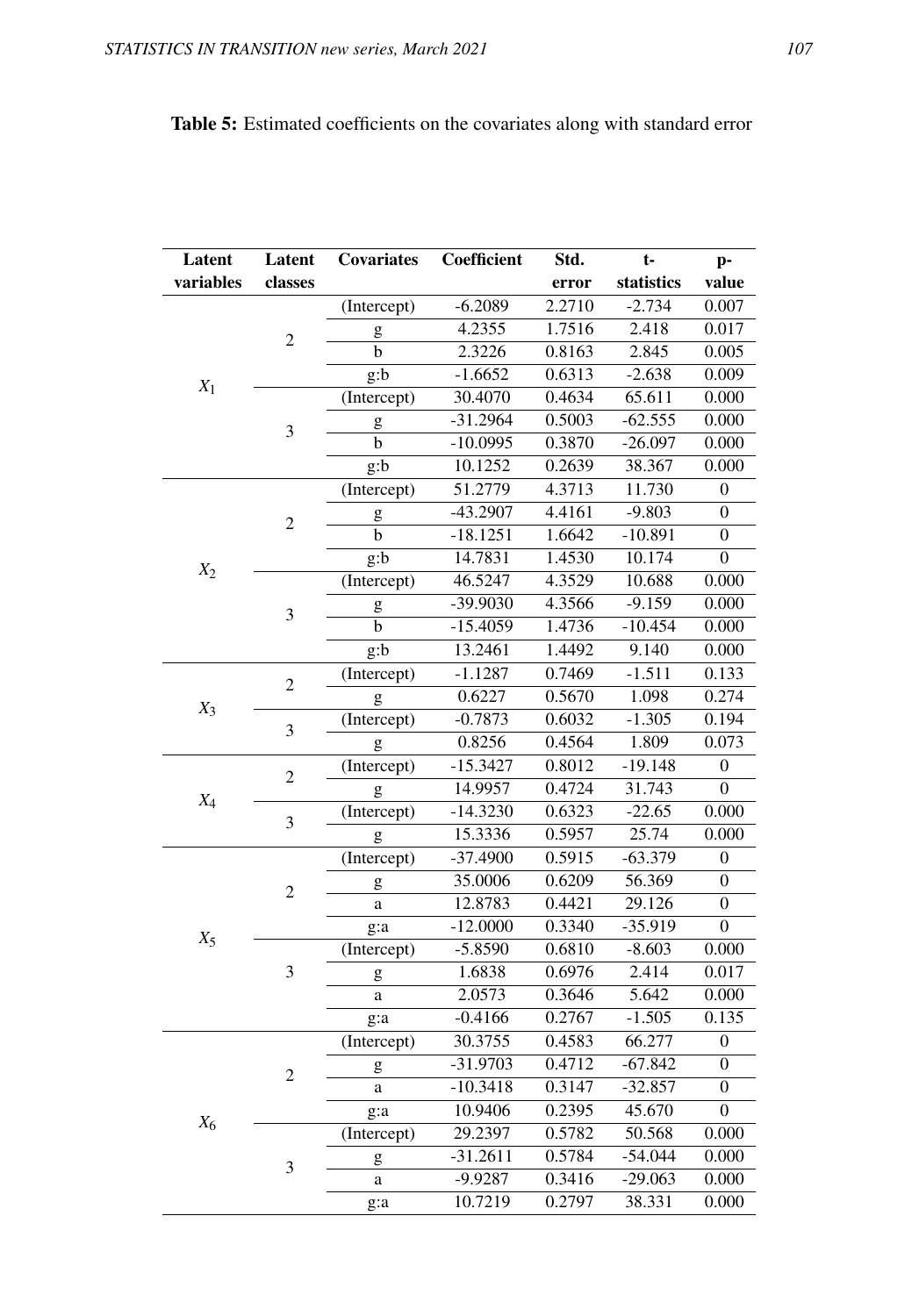| Latent    | Latent  | <b>Covariates</b> | Coefficient | Std.   | t-         | p-    |
|-----------|---------|-------------------|-------------|--------|------------|-------|
| variables | classes |                   |             | error  | statistics | value |
|           |         | (Intercept)       | 90.1094     | 0.2250 | 400.318    | 0.000 |
|           |         | g                 | $-42.1254$  | 0.1856 | $-226.881$ | 0.000 |
|           |         | b                 | $-40.2853$  | 0.1970 | $-204.410$ | 0.000 |
| $X_7$     | 2       | a                 | $-30.1543$  | 0.6356 | $-47.442$  | 0.000 |
|           |         | g:b               | 24.9592     | 0.2027 | 123.114    | 0.000 |
|           |         | g:a               | 14.1658     | 0.5325 | 26.598     | 0.000 |
|           |         | b:a               | 13.4523     | 0.2485 | 54.115     | 0.000 |
|           |         | g:b:a             | $-8.2771$   | 0.2005 | $-41.277$  | 0.000 |

Table 5 provides the estimated coefficients along with standard errors. It is observed from Table 5 that all the covariates for the selected latent class model with 3 latent classes are highly significant at 5% level of significance. Here, the 1*st* latent classes have been identified as "improve", 2*nd* latent class has been named as "same" and finally the 3*rd* latent class has been named as "worsen", for all latent variables, except for functionality for which the two classes are "non-calling" and "calling", respectively. It is also observed that with inclusion of significant covariates for each of the latent variable, the value of the standard errors and t- statistics significantly reduces. Next, we consider the latent regression model which permits the inclusion of covariates to predict individual latent class membership. The following table provides the log-ratio prior probability that a respondent will belong to the same group with respect to the 1*st* group.

From appendix B, we can calculate the predicted prior probabilities on substituting the response of the *i <sup>t</sup>h* individual to the corresponding grouping variable. These probabilities will help to evaluate the estimated latent class membership of individuals with the inclusion of covariates.

#### 5. Conclusions

This study considered the problem of selection of indicator variables for different latent variables and to identify different behavioural classes among latent variables. We adopt BGSA (Backward Greedy Search Algorithm) for indicator variables selection and LCA (Latent Class Analysis) for identifying the different behavioural classes. As an application we have investigated the different behaviours of youth towards the usage of mobile phones through questionnaire comprised of 31 items. The questionnaire consists of qualitative questions on usage of cell phones, necessity, cost factors over landlines, safety reasons for carrying cell phones, etc.

The different behaviours of mobile usage has been identified through BGSA as work efficiency, up to date, Superiority over landlines, Safety/Security, Dependency, Negatives and Functionality. Further, we have performed LCA to examine the heterogeneity among the population of youths. The latent classes have been identified as "improve", "same" and "worsen", for all latent variables, except for functionality, which includes two classes, namely "non-calling" and "calling", respectively.

It is envisaged that the different brands availability decreases their efficiency, 45% of students believe that they get updated with cell phones. Also, around 68% of the students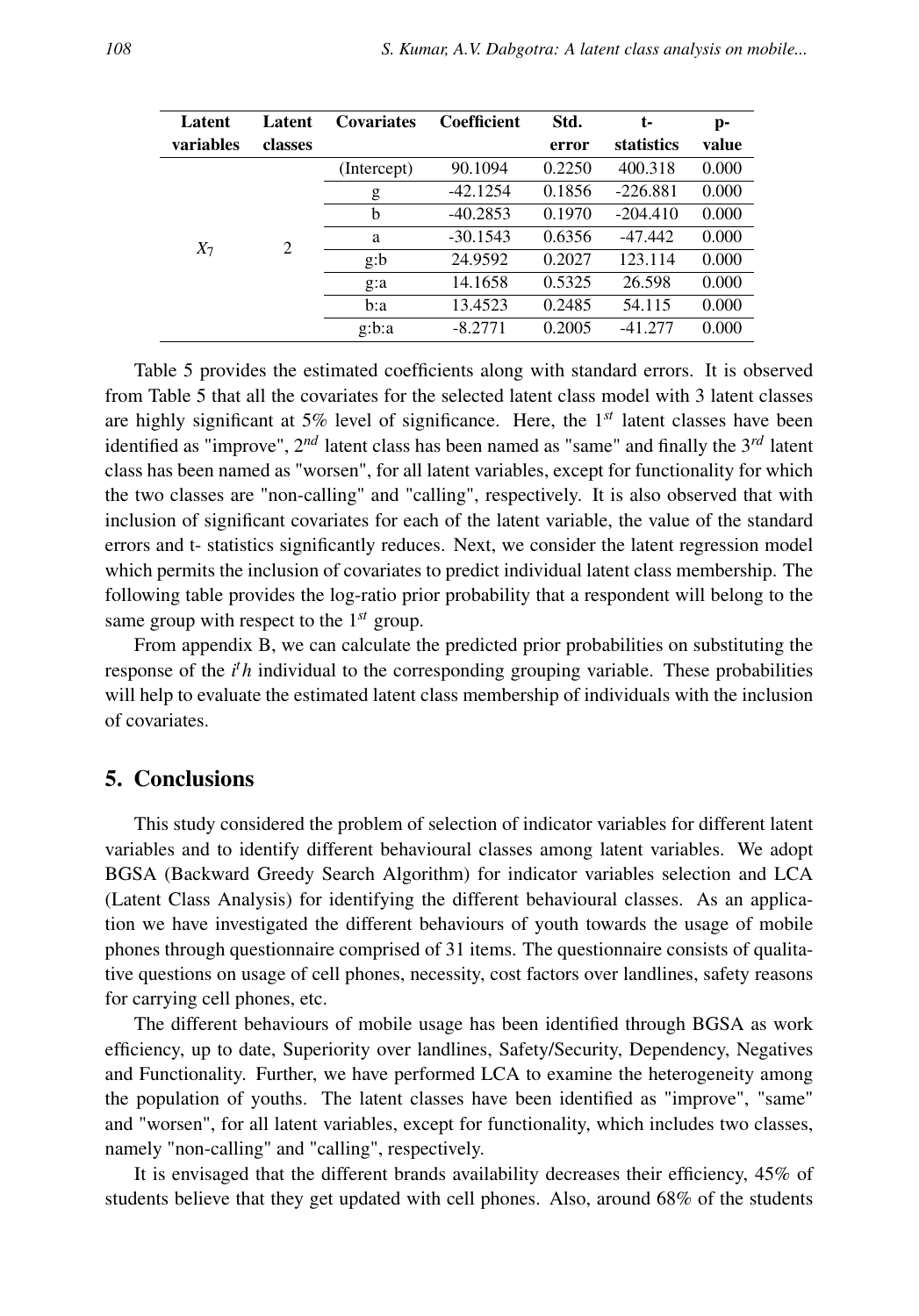feel safe, while having cell phones and 47% of the students get addicted towards the usage of cell phones. Lastly, due to the non-calling functions of cell phones, 72% of the students gets addicted to cell phones because of the brand of cell phones.

Next, we constructed latent class regression models for each of the latent variable with covariates, which help us to predict the latent class membership of an individual. As the study is limited to the number of respondents with specific specialization, we recommend the proposed methodology to be used for a more diversified sample.

### Acknowledgements

The authors are highly grateful to the learned referees for their constructive comments/ suggestions, which helped in the improvement of the paper.

## References

- AKAIKE, H., (1973). Information Theory and an Extension of the Maximum Likelihood Principle. 2(*nd*) *International Symposium on Information Theory*, pp. 267–281.
- BARTHOLOMEW, D., KNOTT, M. and MOUSTAKI, I., (2011). Latent Variable Models and Factor Analysis. *Wiley*.
- BAUMGARTNER, H. and JAN-BENEDICT, E. M. STEENKAMP, (2006). Response Biases in Marketing Research. *Handbook of Marketing Research*, Thousand Oaks, CA: Sage, pp. 95–109.
- BIEMER, P., (2010). Latent Class Analysis of survey error. *A John Willey and Sons*, Inc. publications.
- BIEMER, P., WIESEN, C., (2002). Latent class analysis of embedded repeated measurements: An application to the National Household Survey on Drug Abuse. *Journal of the Royal Statistical Society*, Series A, 165(1), pp. 97–119.
- BODUSZEK, D., O'SHEA, C., DHINGRA, K. and HYLAND, P., (2014). Latent Class Analysis of Criminal Social Identity in a Prison Sample. *Polish Psychological Bulletin*, 45(2), pp. 192–199.
- DAYTON, C., MACREADY, G., (1988). Concomitant-Variable Latent-Class Models. *Journal of the American Statistical Association*, 83(401), pp. 173–178.
- DEAN, N., RAFTERY, A. E., (2010). Latent class analysis variable selection. *Annals of the Institute of Statistical Mathematics*, 62, pp. 11–35.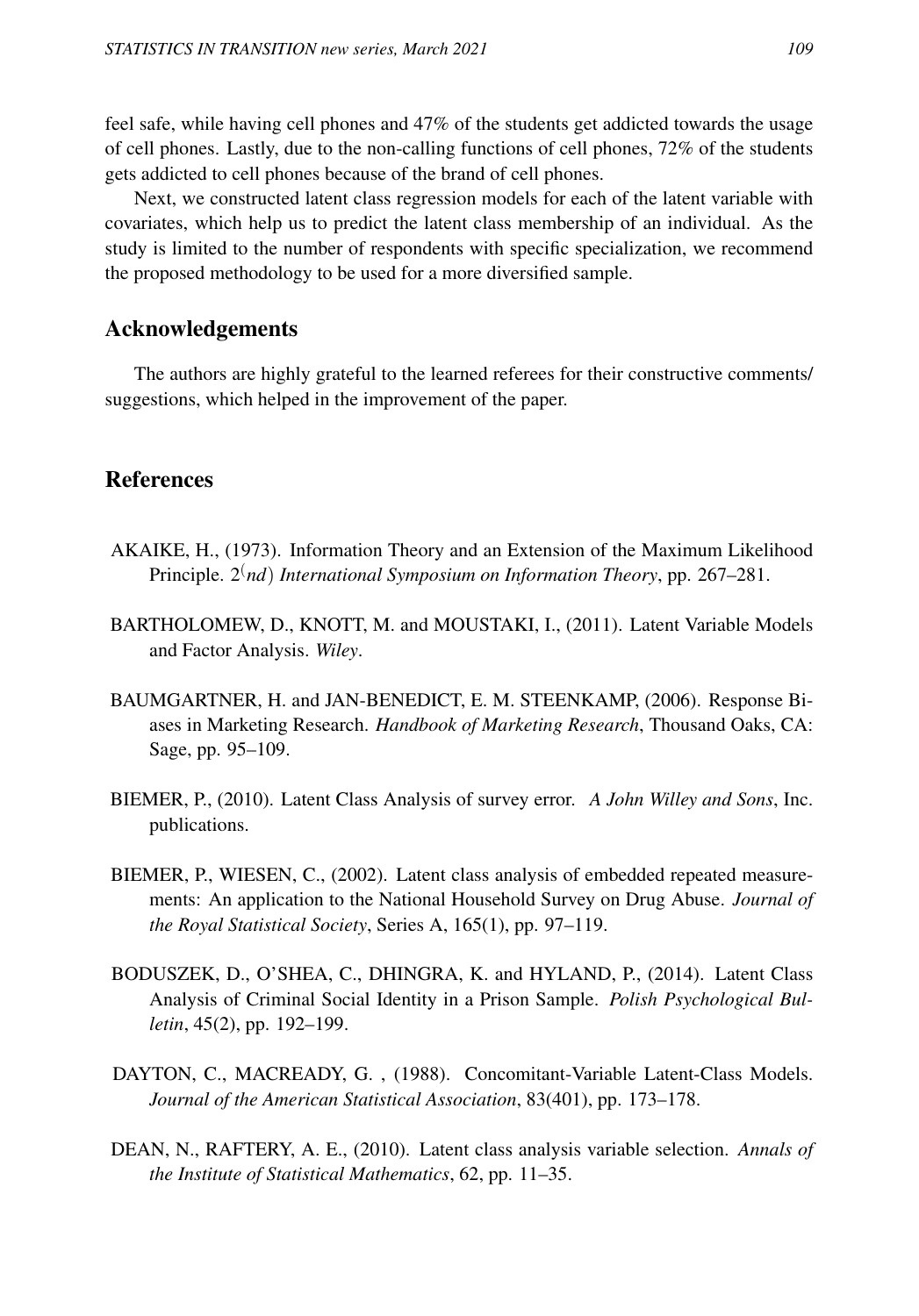- DEMPSTER, A. P., LAIRD, N. M. and RUBIN, D. B., (1977). Maximum likelihood from incomplete data via the EM algorithm. *Journal of the Royal Statistical Society*, Series B (Methodological), 39(1), pp. 1–38.
- FOP, M., SMART, K. M. and MURPHY, T. B., (2017). Variable selection for latent class analysis with application to low back pain diagnosis. *Annals of Applied Statistics*, 11(4), pp. 2085–2115.
- FOP, M., MURPHY, T. B., (2017). LCAvarsel: Variable selection for latent class analysis R package version, https://cran.r-project.org/package=LCAvarsel.
- FORMANN, A. K., (1984). Constrained latent class models: theory and applications. *British Journal Mathematical and Statistical Psychology*, 38, pp. 87–111.
- FORMANN, A. K., (1992). Linear logistic latent class analysis for polytomous data. *Journal of American Statistical Association*, 87, pp. 476–486.
- GOODMAN, L. A., (1974). Exploratory latent structure analysis using both identifiable and unidentifiable models. *Biometrika*, 61, pp. 215–231.
- HABERMAN, S. J., (1979). Analysis of Qualitative Data. *New York: Academic Press 1979*; Vol. 2: New Developments.
- HAGENAARS, J. A. and MCCUTCHEON, A. L., (2002). Applied Latent Class Analysis. *Cambridge University Press*, New York.
- HUI, S. L., WALTER, S. D., ( 1980 ). Estimating the error rates of diagnostic tests. *Biometrics*, 36, pp. 167–171.
- KASS, R. E., RAFTERY, A. E., (1995). Bayes factors. *Journal of the American Statistical Association*, 90, pp. 773–795.
- KUMAR, S., (2015). Diagnose response bias and heterogeneity: A Latent class approach on Indian household inflation expectation survey. *International Journal of Advances in Social Sciences*, 3(4), pp. 152–158.
- KUMAR, S., (2016). Latent class analysis for reliable measure of inflation expectation in the Indian public. *European Journal of Economic and Statistics*, 1(1), pp. 9–16.
- KUMAR, S., HUSAIN, Z., and MUKHERJEE, D., (2017). Assessing consistency of consumer confidence data using latent class analysis with time factor. *Economic Analysis & Policy*, 55, pp. 35–46.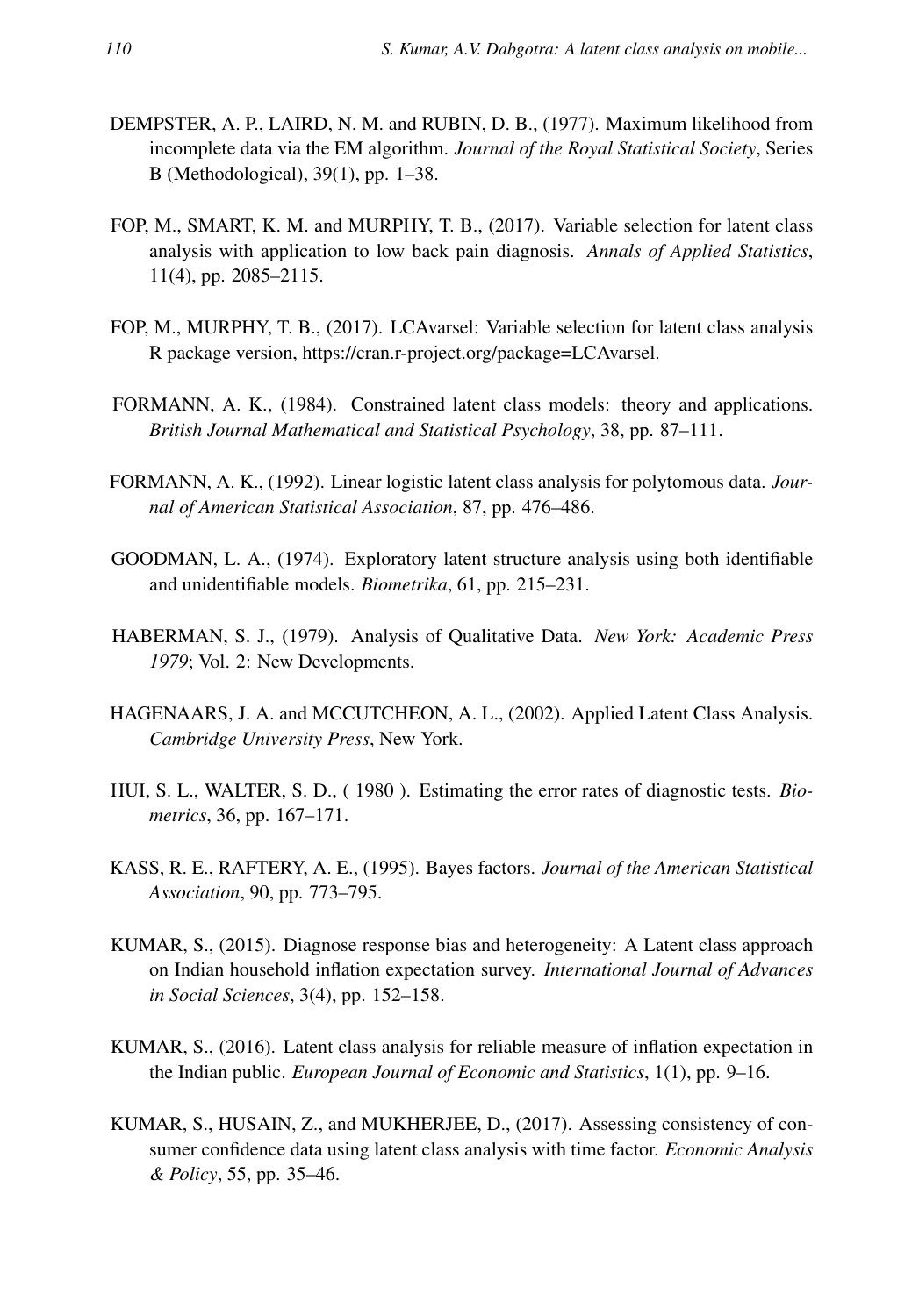- LANZA, S. T., RHOADES, B. L., (2013). Latent class analysis: an alternative perspective on subgroup analysis in prevention and treatment. *Prevention science : The Official Journal of the Society for Prevention Research*, 14(2), pp. 157–168.
- LAZARSFELD, P. F., (1950). The logical and mathematical foundation of latent structure analysis and the interpretation and mathematical foundation of latent structure analysis. *S.A. Stou er et al. (eds.), Measurement and Prediction*, pp. 362–472. Princeton, NJ: Princeton University Press.
- LINZER, D. A., LEWIS, J., (2011). poLCA: Polytomous Variable Latent Class Analysis. *Annals of Applied Statistics*, 11(4), pp. 2085–2115, http://CRAN.R-project.org/package=poLCA.
- MCLACHLAN, G. and PEEL, D., (2000). Finite Mixture Models. *John Wiley & Sons*, New York.
- MCLACHLAN, G., KRISHNAN, T., (2008). The EM Algorithm and Extensions. *Wiley*.
- MOOIJAART, A. B., (1992). The EM algorithm for latent class analysis with equality constraints. *Psychometrika*, 57(2), pp. 261–269.
- PETERSEN, K. J., QUALTER, P. and HUMPHREY, N., (2019). The Application of Latent Class Analysis for Investigating Population Child Mental Health: A Systematic Review. *Frontiers in Psychology*, Vol.10.
- PORCU, M., GIAMBONA, F., (2017). Introduction to Latent Class Analysis with Applications. *The Journal of Early Adolescence*, 37(1), pp. 129–158.
- RAFTERY, A. E., DEAN, N., (2006). Variable selection for model-based clustering. *The Journal of American Statistical Association*, 101, pp. 168–178.
- SAPOUNIDIS, T., STAMOVLASIS, D. and DEMETRIADIS, S., (2019). Latent Class Modeling of Children Preference Profiles on Tangible and Graphical Robot Programming. *IEEE Transactions on Education*, 62(2), pp. 127–133.
- TRAI, (2018). https://www.medianama.com/2018/03/223-india-had-1-012-billionactive-mobile-connections-in-january-2018-trai/.
- VERMUNT, K., JEROEN, K., (2010). Latent class modelling with covariates: Two improved three-step approaches. *Political Analysis*, 18, pp. 450–469.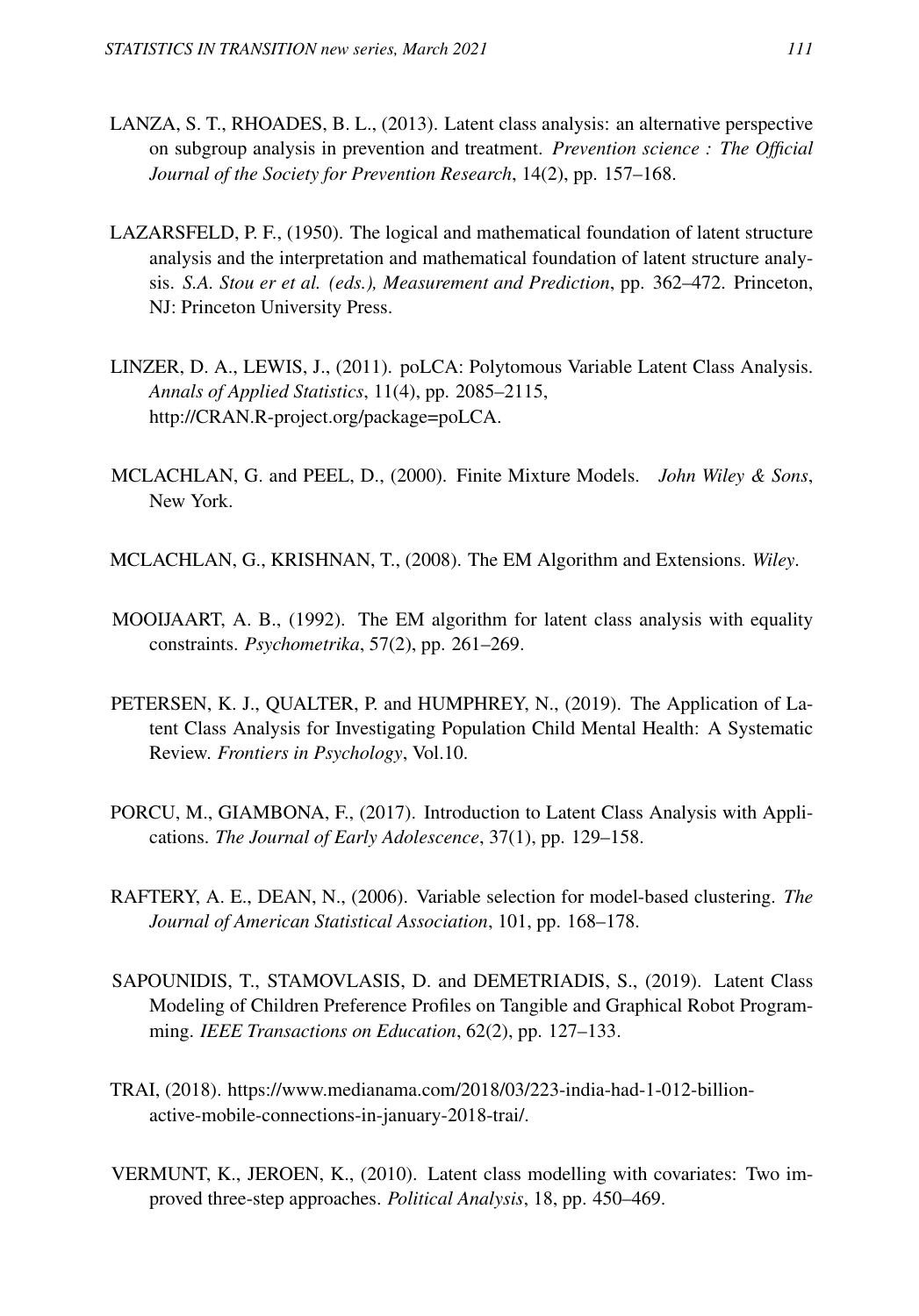# APPENDICES

# 6. Detailed description of variables

| <b>Variables</b> | <b>Descriptions</b>                                                                                   |
|------------------|-------------------------------------------------------------------------------------------------------|
| a1               | A cell phone allows me to use my time efficiently                                                     |
| a2               | I use my cell phone to make use of time that otherwise would be wasted                                |
| a3               | We need a cell phone to be successful in the world today                                              |
| a4               | A cell phone allows me to do two things at once                                                       |
| a5               | Those people who do not have a cell phone are out of touch with modern<br>world                       |
| a7               | I often use my cell phone to schedule/reschedule an appointment at the                                |
|                  | last minute                                                                                           |
| a8               | It is financially beneficial to use a cell phone as opposed to a landline                             |
| a9               | A cell phone is more affordable than a landline phone service                                         |
| a10              | If I had to choose, I would use a cell phone instead of a landline because<br>a cell phone is cheaper |
| a11              | A cell phone is a cheaper alternative for long distance calls than a<br>landline                      |
| a12              | I do not use landlines because having a cell phone is cheaper                                         |
| a13              | Having a cell phone makes me feel safe while I am walking alone at night                              |
| a14              | My parent wanted me to have a cell phone so I can get in touch with                                   |
|                  | her/him if necessary                                                                                  |
| a15              | I use my cell phone to keep my parent from worrying about me                                          |
| a16              | Having a cell phone makes me feel safe while I am driving                                             |
| a17              | I got my cell phone to use in case of emergency                                                       |
| a18              | My parent worries about me less because I have a cell phone                                           |
| a19              | With a cell phone I can keep in touch with my family members                                          |
| a20              | When I do not have my cell phone with me, I feel disconnected                                         |
| a21              | I feel lost when I leave my cell phone at home                                                        |
| a22              | I always leave my cell phone on                                                                       |
| a23              | I feel upset when I miss a call to my cell phone                                                      |
| a24              | A cell phone distracts me from being aware of my surroundings                                         |
| a25              | I feel embarrassed by my cell phone ringing at inappropriate times                                    |
| a26              | I am often distracted by my cell phone when driving                                                   |
| a27              | I am tired of being accessible all the time                                                           |
| a29              | I do not care to learn how to use non-calling functions on my cell phone                              |
| a30              | I seldom use non-calling functions of my cell phone                                                   |
| g                | Gender                                                                                                |
| b                | The brand of a cell phone is important to me                                                          |
| a                | A cell phone is addictive                                                                             |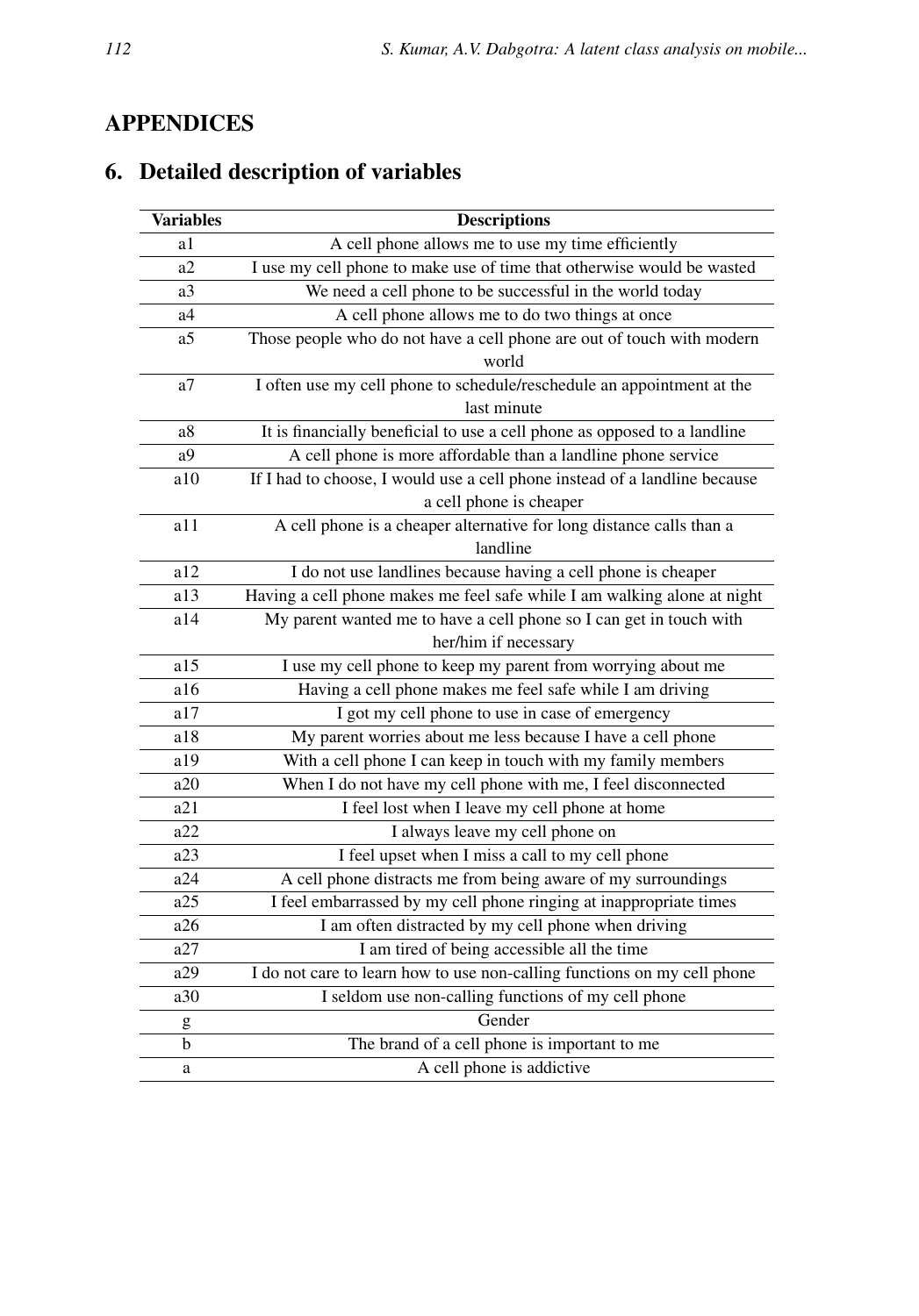| <b>CHANGE</b>                                         |
|-------------------------------------------------------|
|                                                       |
|                                                       |
| s for each of the latent                              |
|                                                       |
| <b>. とうしゃ イント・システィー</b><br>$\ddot{\phantom{a}}$<br>l  |
| 5<br>3<br>3<br>5<br>5<br>4                            |
| $\vdots$                                              |
| うしょうしゃ                                                |
| $\overline{I}$ or ratio and $D$ radic<br>$-10.5$ ran- |
| $\ddot{\phantom{0}}$<br>h                             |

| $\mathcal{S}$<br>51<br>Z<br>$\mathcal{R}_{2}$<br>$X_{1}$ | $(4070 - 31.2964 \times g_i - 10.0995 \times b_i + 10.1252 \times (g_i : b_i))$<br>$(6.2089 + 4.23554 \times g_i + 2.3226 \times b_i - 1.6652 \times (g_i : b_i))$ |                                                                                                                                                                                                                                                                                                                                     |
|----------------------------------------------------------|--------------------------------------------------------------------------------------------------------------------------------------------------------------------|-------------------------------------------------------------------------------------------------------------------------------------------------------------------------------------------------------------------------------------------------------------------------------------------------------------------------------------|
|                                                          |                                                                                                                                                                    | $1 + \exp(-6.2089 + 4.23554 \times g_i + 2.3226 \times b_i - 1.6652 \times (g_i:b_i))$<br>$\exp$ -6.2089+4.23554×g <sub>i</sub> +2.3226×b <sub>i</sub> -1.6652×(g <sub>i</sub> :b <sub>i</sub> )<br>$-\frac{1}{2}$ exp <sup>-30.4070</sup> -31.2964×g <sub>i</sub> -10.0995×b <sub>i</sub> +10.1252×(g <sub>i</sub> :b <sub>i</sub> |
|                                                          |                                                                                                                                                                    | $\exp^{30.4070-31.2964\times g_i-10.0995\times b_i+10.1252\times (g_i:b_i)}$<br>$+\exp^{\frac{1}{2}3\vec{C}\cdot 4070-31.2964\times g_{i}-10.0995\times b_{i}+10.1252\times (g_{i}:b_{i})}$<br>$1+\exp(-6.2089+4.2355\times g_1+2.3226\times h_1-1.6652$                                                                            |
|                                                          | $(2779 - 43.2907 \times g_i - 18.1251 \times b_i + 14.7831 \times (g_i : b_i))$                                                                                    | $1+\exp^{51.2779-43.2907\times g_{i}-18.1251\times b_{i}+14.7831\times (g_{i}:b_{i})}$<br>$\exp 51.2779 - 43.2907 \times g_i - 18.1251 \times b_i + 14.7831 \times (g_i:b_i)$<br>$+\frac{1}{2}$ exp <sup>46.5247</sup> - 39.9030× g <sub>i</sub> - 15.4059× b <sub>i</sub> + 13.2461× (g <sub>i</sub> :b <sub>i</sub> )             |
|                                                          | $5247 - 39.9030 \times g_i - 15.4059 \times b_i + 13.2461 \times (g_i:b_i)$                                                                                        | $1+\exp^{51.2779-43.2907\times g_i-18.1251\times b_i+14.7831\times (g_i:b_i)}$<br>$\exp^{46.5247-39.9030\times g_i-15.4059\times b_i+13.2461\times (g_i:b_i)}$<br>$+\frac{1}{2}$ exp <sup>46.5247</sup> - 39.9030×g <sub>i</sub> - 15.4059×b <sub>i</sub> + 13.2461×(g <sub>i</sub> :b <sub>i</sub> )                               |
| $\mathbf{C}$<br>$\chi_3$                                 | $-1.1287 + 0.6227 \times g_i$                                                                                                                                      | $1 + \exp^{-1.1287 + 0.6227 \times g_i} + \exp^{-0.7873 + 0.8256 \times g_i}$<br>$\exp^{-1.1287+0.6227\times g_i}$                                                                                                                                                                                                                  |
| $\epsilon$                                               | $-0.7873 + 0.8256 \times g_i$                                                                                                                                      | $1+$ exp $-$ 1.1287+0.6227 $\times$ 8 $i+$ exp $-$ 0.7873+0.8256 $\times$ 8 $i$<br>$\exp^{-0.7873+0.8256\times g_i}$                                                                                                                                                                                                                |
| $\mathcal{L}$                                            | $-15.3427 + 14.9957 \times g_i$                                                                                                                                    | $\frac{1 + \exp(-15.3427 + 14.9957 \times g_i + \exp(-14.3230 + 15.3336 \times g_i)}{\exp(-14.3230 + 15.3356 \times g_i)}$<br>$\exp^{-15.3427+14.9957\times g_i}$                                                                                                                                                                   |
| $X_4$                                                    | $-14.3230 + 15.3336 \times g_i$                                                                                                                                    | $1+\exp^{-15.3427+14.9957\times g_i} + \exp^{-14.3230+15.3336\times g_i}$                                                                                                                                                                                                                                                           |

*STATISTICS IN TRANSITION new series, March 2021* 113